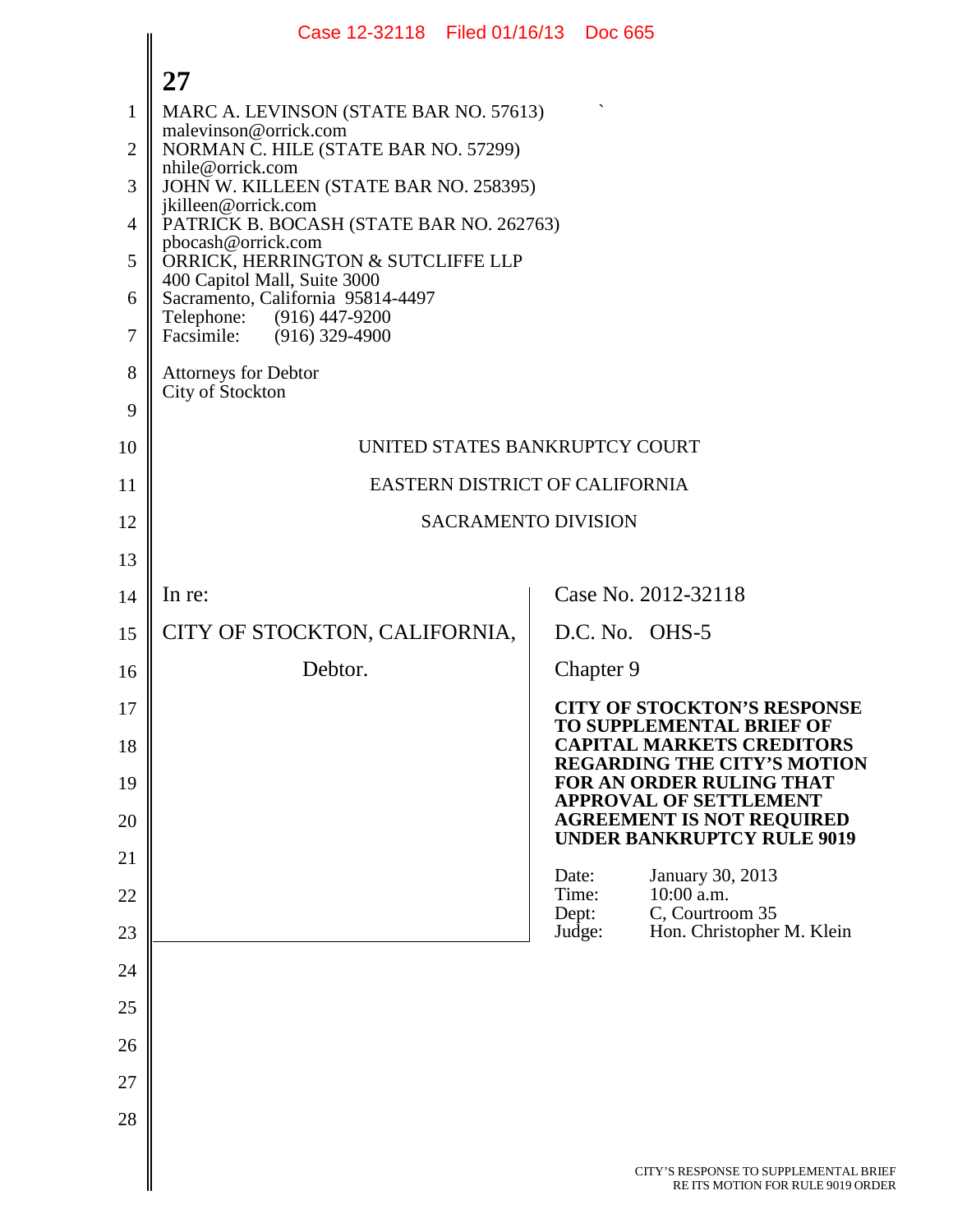|      | <b>TABLE OF CONTENTS</b>                                                                                                                                                     |      |
|------|------------------------------------------------------------------------------------------------------------------------------------------------------------------------------|------|
|      |                                                                                                                                                                              | Page |
| I.   |                                                                                                                                                                              |      |
| II.  | THERE IS NO SUBSTANTIVE REQUIREMENT THAT CHAPTER 9<br>DEBTORS SEEK THE COURT'S APPROVAL OF SETTLEMENTS OR                                                                    |      |
|      |                                                                                                                                                                              |      |
|      | Rule 9019 Is Purely Procedural, And Does Not Create A Substantive<br>A.                                                                                                      |      |
|      | The Capital Markets Creditors Fail To Cite Any Legitimate Alternative<br><b>B.</b><br>Source For A Substantive Requirement For Court Approval Of Settlements  4              |      |
|      | C.<br>The Decision By Other Debtors To Consent To Court Approval Of The                                                                                                      |      |
| III. | BANKRUPTCY CODE § 904 PROHIBITS THE COURT FROM EXERCISING<br>CONTROL OVER THE CITY'S PROPERTY AND REVENUES BY                                                                |      |
|      | Section 904 Bars The Court From Requiring Approval Of Settlements And<br>A.                                                                                                  |      |
|      | The History Of Section 904 Illustrates A Trend Towards Greater<br><b>B.</b>                                                                                                  |      |
|      | C.<br>The Limitation On The Court's Power To Approve Or Reject Settlements<br>Is The Natural Result Of The Sovereignty Principles Inherent In Section                        |      |
|      | D.<br>The Application Of Unrelated Bankruptcy Code Sections In Chapter 9<br>Does Not Change The Fact That Neither Section 363 Nor Rule 9019 Are                              |      |
|      | Bankruptcy Code § 926 Does Not Remove The Limitations Imposed On<br>Е.                                                                                                       |      |
|      | The City's Filing Of Its Chapter 9 Petition Did Not Constitute Consent To<br>F.                                                                                              |      |
| IV.  | THE ALTERNATIVE BANKRUPTCY CODE SECTIONS RAISED BY THE<br>COURT AT THE NOVEMBER 20, 2012 HEARING DO NOT GIVE RISE TO<br>COURT AUTHORITY TO REVIEW THE CITY'S SETTLEMENTS AND |      |
|      |                                                                                                                                                                              |      |
|      | A.                                                                                                                                                                           |      |
|      | <b>B.</b>                                                                                                                                                                    |      |
|      | C.                                                                                                                                                                           |      |
|      | D.                                                                                                                                                                           |      |
|      | E.                                                                                                                                                                           |      |
| V.   |                                                                                                                                                                              |      |
|      |                                                                                                                                                                              |      |
|      |                                                                                                                                                                              |      |
|      | $-i-$                                                                                                                                                                        |      |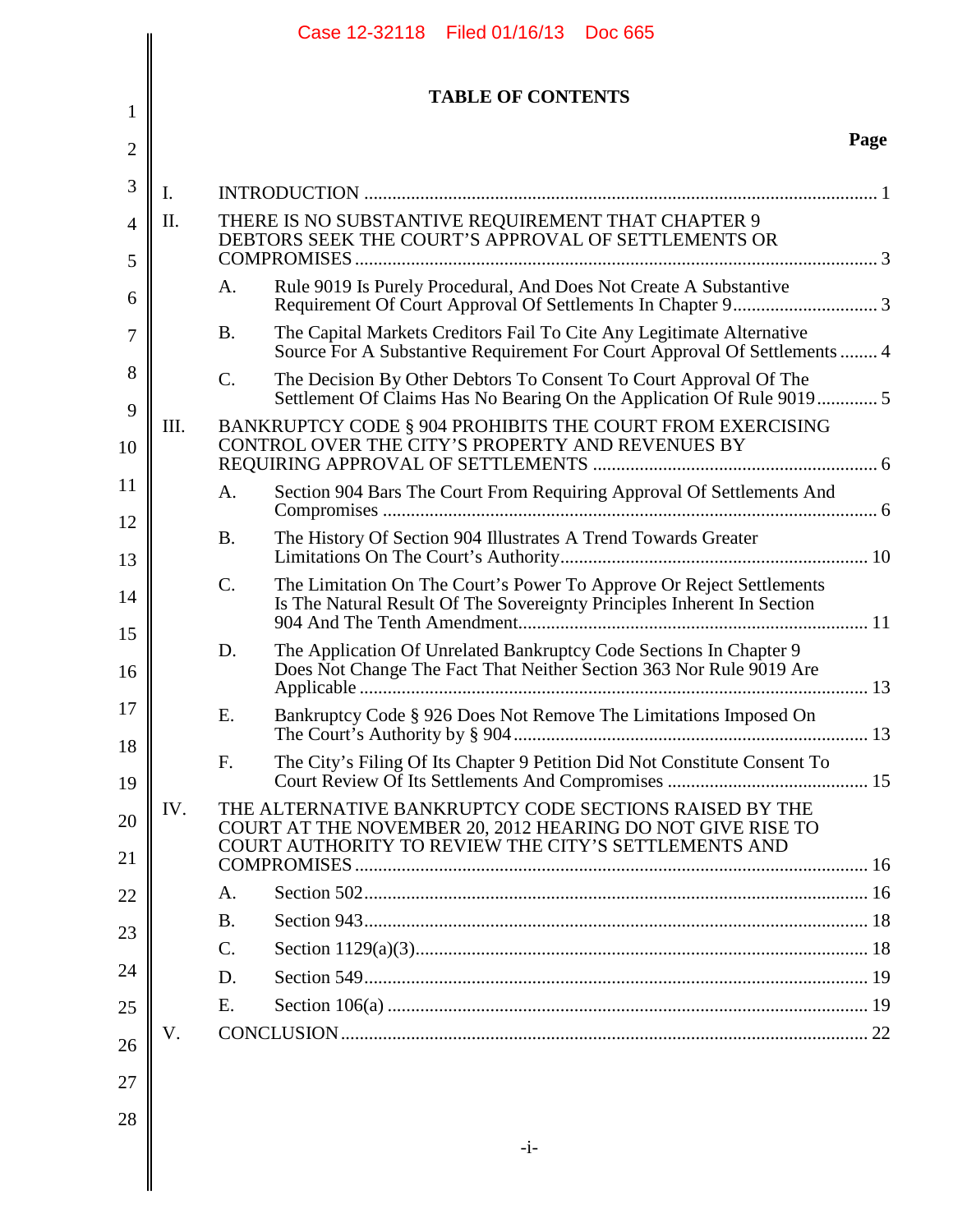|                     | Case 12-32118 Filed 01/16/13 Doc 665                                                                           |
|---------------------|----------------------------------------------------------------------------------------------------------------|
|                     | <b>TABLE OF AUTHORITIES</b>                                                                                    |
| $\mathbf{1}$        | Page(s)                                                                                                        |
| $\overline{2}$<br>3 | <b>FEDERAL CASES</b>                                                                                           |
| $\overline{4}$      | Alden v. Maine                                                                                                 |
| 5                   |                                                                                                                |
| 6                   | Ashton v. Cameron Cty. Water Improvement Dist. No. 1                                                           |
| $\overline{7}$<br>8 | Hans v. Louisiana                                                                                              |
| 9                   | In re Cisneros                                                                                                 |
| 10<br>11            | In re City of Stockton, California                                                                             |
| 12<br>13            | In re Corcoran Hospital District                                                                               |
| 14                  | In re Dow Corning Corp.                                                                                        |
| 15<br>16            | In re Jastrem                                                                                                  |
| 17<br>18            | In re Jefferson County                                                                                         |
| 19                  | In re New York City Off-Track Betting Corp.                                                                    |
| 20<br>21            | In re Pac. Atl. Trading Co.                                                                                    |
| 22<br>23            | In re Plant Insulation Co.<br>469 B.R. 843 (Bankr. N.D. Cal. 2012) aff'd, C 12-01887 RS, 2012 WL 4833148 (N.D. |
| 24<br>25            | In re Sparks                                                                                                   |
| 26<br>27            | In re Telesphere Communications, Inc.                                                                          |
| 28                  | $-i$ i-                                                                                                        |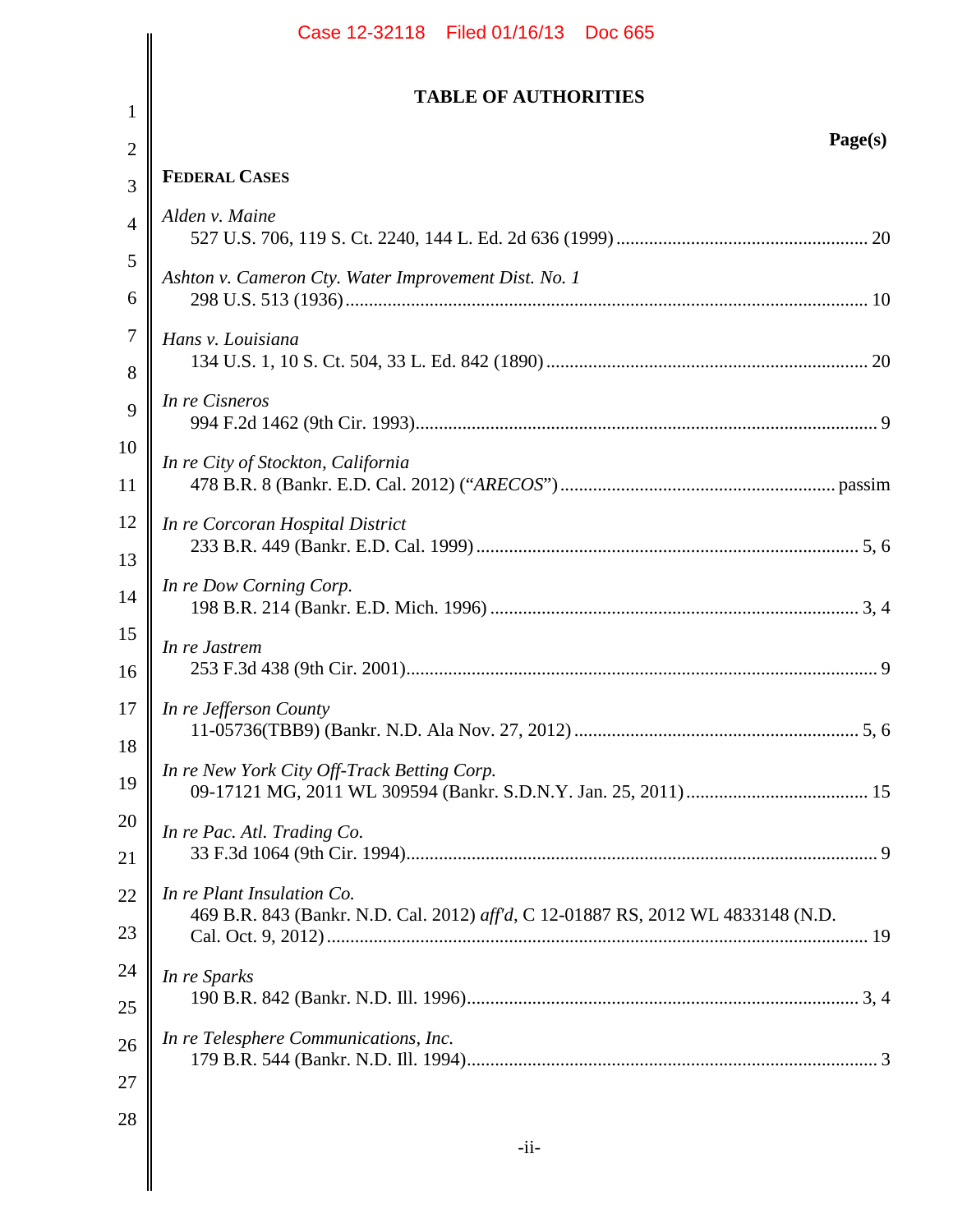|                | Case 12-32118 Filed 01/16/13 Doc 665                                                |
|----------------|-------------------------------------------------------------------------------------|
| 1              | <b>TABLE OF AUTHORITIES</b>                                                         |
|                | (continued)<br>Page(s)                                                              |
| $\overline{2}$ |                                                                                     |
| 3              | Northview Motors, Inc. v. Chrysler Motors Corp.                                     |
| $\overline{4}$ |                                                                                     |
| 5              | <b>United States v. Bekins</b>                                                      |
|                |                                                                                     |
| 6              | <b>FEDERAL STATUTES</b>                                                             |
| 7              |                                                                                     |
| 8              | 11 U.S.C.                                                                           |
| 9              |                                                                                     |
|                |                                                                                     |
| 10             |                                                                                     |
| 11             |                                                                                     |
|                |                                                                                     |
| 12             |                                                                                     |
| 13             |                                                                                     |
| 14             |                                                                                     |
|                |                                                                                     |
| 15             |                                                                                     |
| 16             |                                                                                     |
| 17             |                                                                                     |
| 18             |                                                                                     |
| 19             |                                                                                     |
| 20             |                                                                                     |
| 21             | <b>OTHER AUTHORITIES</b>                                                            |
| 22             |                                                                                     |
| 23             |                                                                                     |
| 24             |                                                                                     |
|                |                                                                                     |
| 25             | Concurrent Agenda for December 11, 2012 Meeting of Stockton City Council, available |
| 26             | at http://www.stocktongov.com/clerk/granicusagendas/citycouncil/20121211.pdf 8      |
| 27             |                                                                                     |
| 28             |                                                                                     |
|                | $-iii-$                                                                             |
|                |                                                                                     |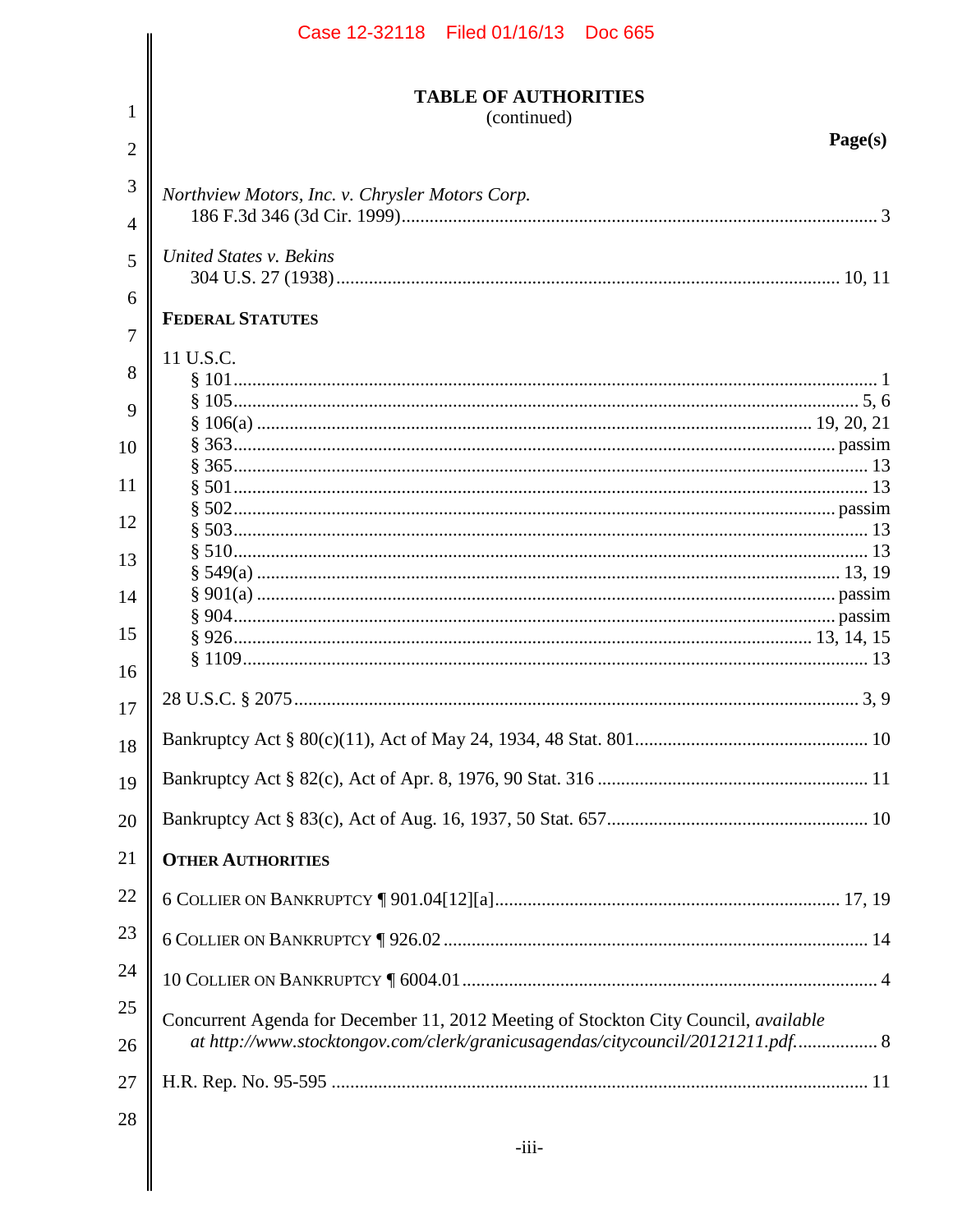|                | Case 12-32118 Filed 01/16/13 Doc 665       |
|----------------|--------------------------------------------|
| $\mathbf{1}$   | <b>TABLE OF AUTHORITIES</b><br>(continued) |
| $\overline{2}$ | Page(s)                                    |
| 3              | Federal Rule of Bankruptcy Procedure       |
| $\overline{4}$ |                                            |
| $\mathfrak{S}$ |                                            |
| 6              |                                            |
| $\tau$         |                                            |
| 8              |                                            |
| 9              |                                            |
| 10             |                                            |
| 11             |                                            |
| 12             |                                            |
| 13             |                                            |
| 14             |                                            |
| 15             |                                            |
| 16             |                                            |
| 17             |                                            |
| $18\,$         |                                            |
| 19             |                                            |
| $20\,$         |                                            |
| 21             |                                            |
| 22             |                                            |
| 23             |                                            |
| $24\,$         |                                            |
| 25             |                                            |
| 26             |                                            |
| <b>27</b>      |                                            |
| $28\,$         |                                            |
|                | $-iv-$                                     |
|                |                                            |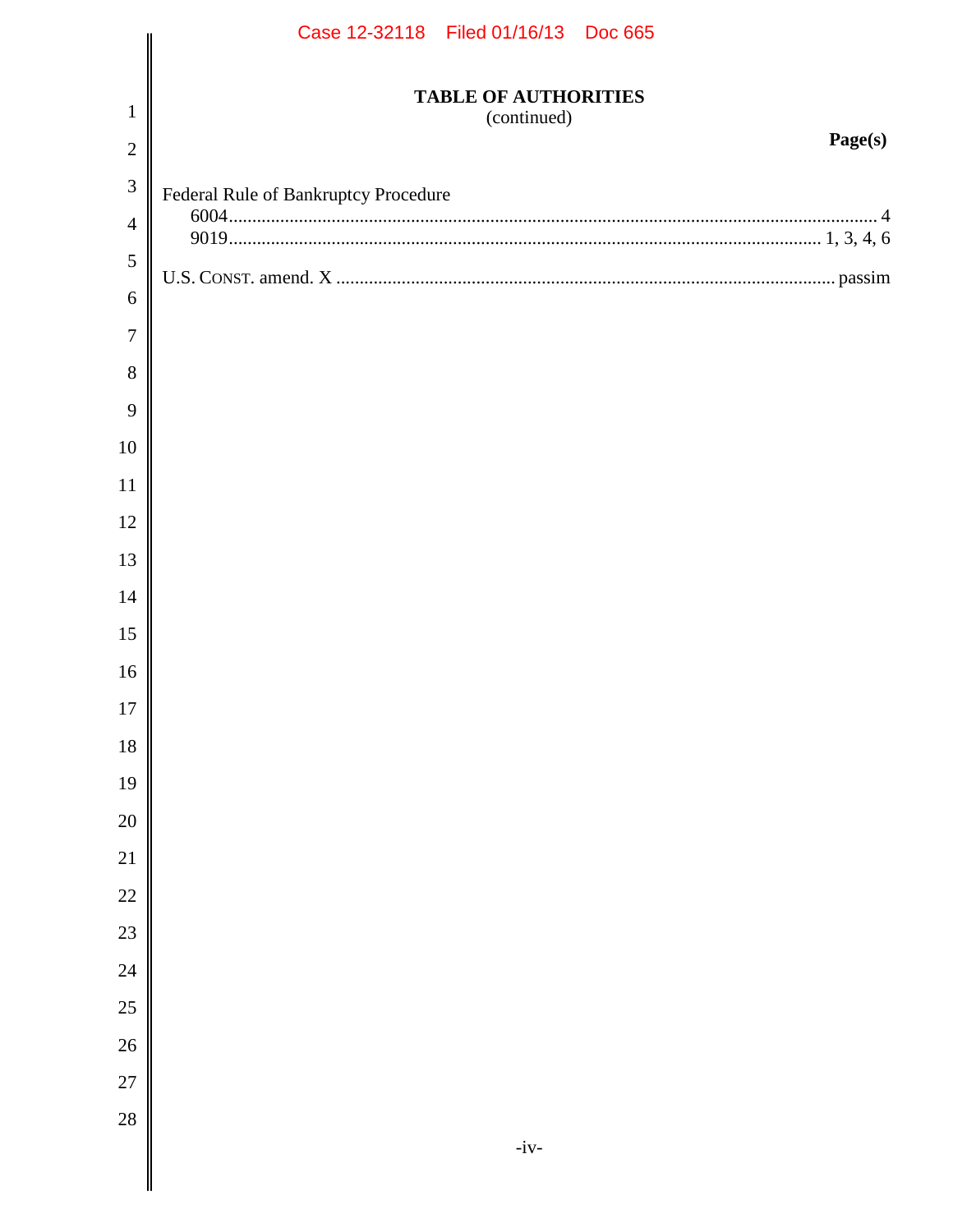<span id="page-5-3"></span>1 2 3 4 5 6 7 8 9 The City of Stockton, California (the "City") hereby submits this response ("Supplemental Response") to the Supplemental Brief Of Capital Markets Creditors Regarding The City Of Stockton's Motion For Order Ruling That Approval Of Settlement Agreement Is Not Required Under Rule 9019 Of The Federal Rules Of Bankruptcy Procedure (the "CMC Supplemental Brief" or "CMC Supp. Br."). This Supplemental Response also addresses questions raised by the Court at the November 20, 2012 hearing on the City's Motion For Order (1) Ruling That Approval Of Settlement Agreement Is Not Required Under Rule 9019 Of The Federal Rules Of Bankruptcy Procedure; Or Alternatively (2) Approving Settlement Agreement Pursuant To 9019 (the "9019 Motion"; Dkt. No. 585).

10

## <span id="page-5-2"></span><span id="page-5-1"></span>**I. INTRODUCTION**

11 12 13 14 15 16 17 18 19 20 21 22 23 24 The question before the Court is whether it has the authority in a chapter 9 case to require the City to submit settlements or compromises of claims for its approval pursuant to Rule 9019 of the Federal Rules of Bankruptcy Procedure (the "Bankruptcy Rules").<sup>[1](#page-5-5)</sup> The answer is a definitive "no." As a procedural rule, Rule 9019 cannot create a substantive requirement on its own, and instead must depend on the Bankruptcy Code to provide the source and define the scope of its application. The Bankruptcy Code, however, excludes 11 U.S.C. § 363 – which provides the substantive basis for requiring bankruptcy court approval of settlements and compromises – from application in chapter 9. *See* 11 U.S.C. § 901(a)<sup>[2](#page-5-6)</sup>. Furthermore, § 904 expressly prohibits the bankruptcy court from interfering in any way with a chapter 9 debtor's control of its property and revenues or with its ability to govern itself, powers which are clearly implicated by a municipality's settlement of claims against it. In fact, chapter 9 as a whole is deliberately structured to ensure that the powers of the federal bankruptcy courts do not conflict with the sovereign rights reserved to the states by the Tenth Amendment. The Capital Markets Creditors perhaps intentionally fail to grasp this fundamental

<span id="page-5-4"></span>25 26 difference between chapter 9 cases and cases brought under the other chapters of the Bankruptcy Code. The nature of the Tenth Amendment and of the delicate relationship between the

<span id="page-5-6"></span><span id="page-5-5"></span><span id="page-5-0"></span><sup>28</sup>  $1$  Unless otherwise specified, a reference to a "Rule" is a reference to a Bankruptcy Rule. <sup>2</sup> Unless otherwise specified, all statutory references are to the 11 U.S.C. § 101 *et seq.* (the "Bankruptcy Code").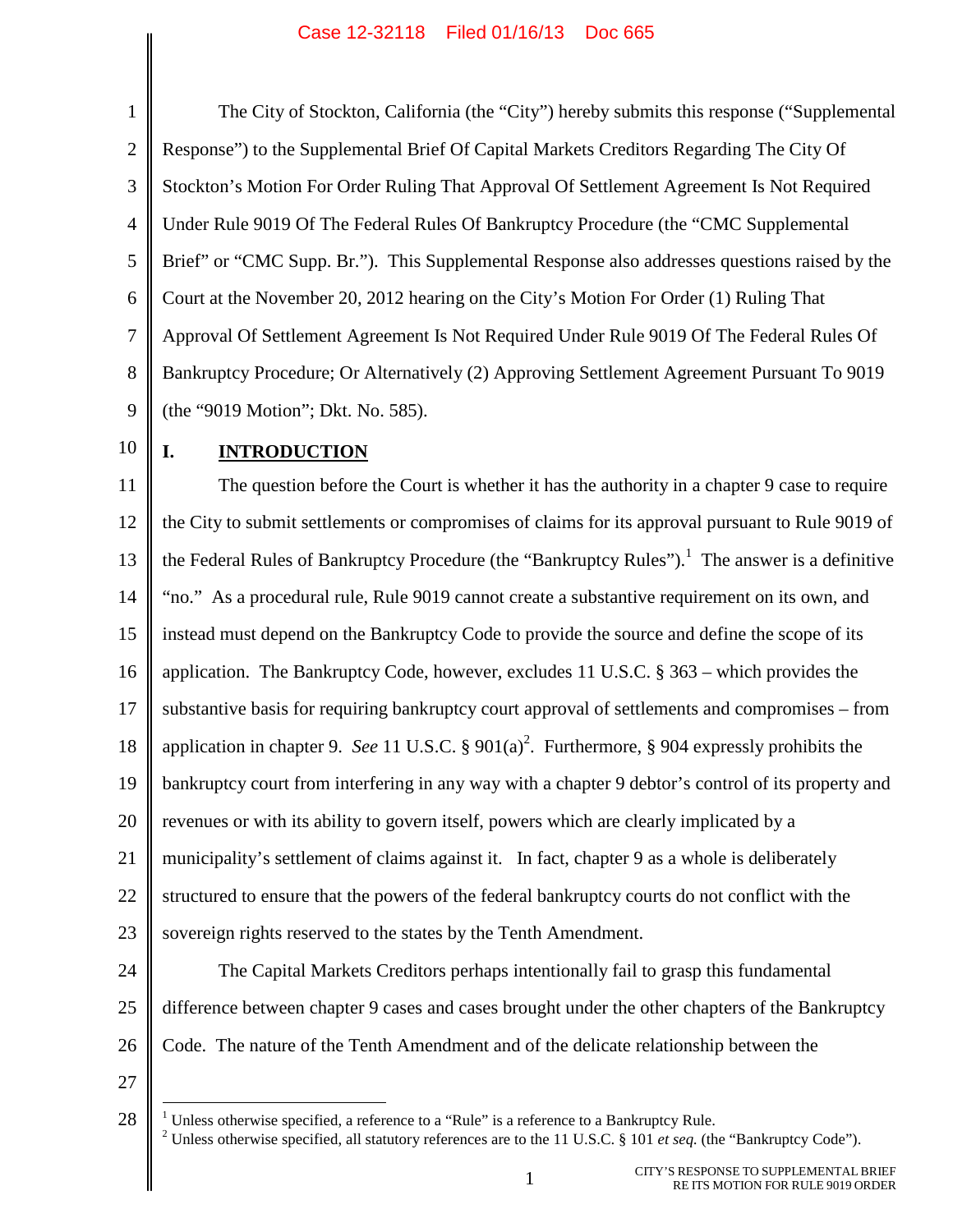1 2 3 4 5 6 7 bankruptcy courts and the states necessarily requires that the powers of bankruptcy courts in chapter 9 cases are limited as compared with those in cases brought under other chapters of title 11. This is because the Tenth Amendment, as well as § 904, which implements it, requires that a municipality in chapter 9 must continue to be free to perform the basic acts of government, even as its bankruptcy case is ongoing – a principle made clear both by the structure of the Bankruptcy Code, and by this Court's own rulings. *See In re City of Stockton, California*, 478 B.R. 8, 20 (Bankr. E.D. Cal. 2012) ("*ARECOS*").

<span id="page-6-0"></span>8 9 10 11 12 13 14 15 16 17 18 Rather than address the unique nature of a chapter 9 case, the Capital Markets Creditors cite to a litany of unrelated Bankruptcy Code sections in an attempt to paint Rule 9019 as a linchpin of the claims allowance process. However, this line of reasoning is unsupported by the sections cited (which do not implicate settlements or compromises) and in fact stands in direct contradiction to the fundamental purpose of § 904, which is to prevent court intrusion on issues of governance. The CMC Supplemental Brief also attempts to draw non-existent distinctions between a City's "government" functions and "bankruptcy" functions in the hope that court approval of settlements can be brought outside the scope of those judicial actions prohibited by § 904. This argument ignores the plain reality that there are many instances in which a court's bankruptcy authority, if left unchecked, would encroach upon the debtor municipality's sovereign powers.

19 20 21 22 23 24 25 Ultimately, the Capital Markets Creditors' arguments must fail because they refuse to acknowledge one basic fact: cases brought under chapter 9 are different than those brought under other chapters. This is evident from the structure of chapter 9, the explicit limitations of § 904, and the overarching constitutional limits imposed by the Tenth Amendment. The City must be allowed to continue to govern itself throughout its chapter 9 case, free from interference by the Court. Because the authority to approve or reject the City's settlements would impinge upon the City's sovereignty, such authority is denied to the Court.

- 26 / / /
- 27 / / /
- 28 / / /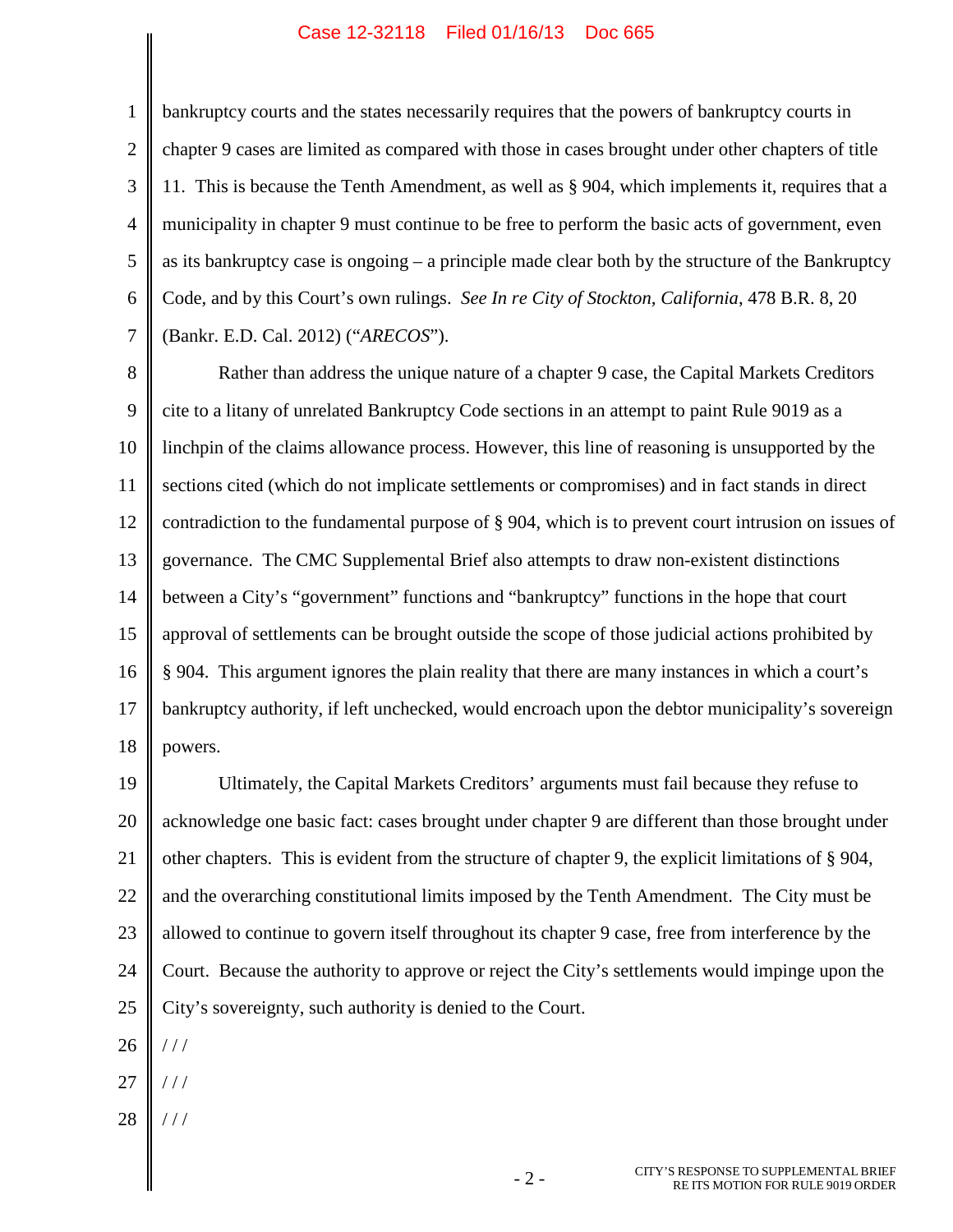# 1

2 3

### **II. THERE IS NO SUBSTANTIVE REQUIREMENT THAT CHAPTER 9 DEBTORS SEEK THE COURT'S APPROVAL OF SETTLEMENTS OR COMPROMISES.**

## <span id="page-7-5"></span><span id="page-7-4"></span><span id="page-7-2"></span><span id="page-7-0"></span>**A. Rule 9019 Is Purely Procedural, And Does Not Create A Substantive Requirement Of Court Approval Of Settlements In Chapter 9.**

4 5 6 7 8 9 10 11 12 The Bankruptcy Rules cannot "abridge, enlarge, or modify any substantive right." 28 U.S.C. § 2075. As a rule of procedure, Rule 9019 "cannot create a substantive requirement for court approval that does not exist in the Code itself." *In re Telesphere Communications, Inc.*, 179 B.R. 544, 551-52 (Bankr. N.D. Ill. 1994); *see also In re Dow Corning Corp.*, 198 B.R. 214, 246 (Bankr. E.D. Mich. 1996) (Rule 9019 is "merely a rule, [it] can do no more than establish a procedural mechanism for exercising statutory power."). Rule 9019 thus does not apply to all cases under title 11 "by its terms," as the Capital Markets Creditors argue. *See* CMC Supp. Br., p. 1. Instead, Rule 9019 applies only where the Bankruptcy Code itself provides the substantive underpinning.

<span id="page-7-3"></span><span id="page-7-1"></span>13 14 15 16 17 18 19 20 21 22 23 24 25 26 27 28 Recognizing Rule 9019's lack of substantive import, multiple courts in bankruptcy cases brought under chapters other than chapter 9 have held that the substantive requirement to seek court approval of compromises and settlements is provided by § 363, which permits the "use" or "sale" of property of the estate only after "notice and a hearing." *See Northview Motors, Inc. v. Chrysler Motors Corp.*, 186 F.3d 346, 351 n. 4 (3d Cir. 1999) ("[A]s a matter of law, Bankruptcy Rule 9019(a), a rule of procedure, cannot, by itself, create a substantive requirement of judicial approval of [a] settlement . . . Section 363 of the Code is the substantive provision requiring court approval."); *In re Sparks*, 190 B.R. 842, 844 (Bankr. N.D. Ill. 1996) (holding that Rule 9019 itself did not provide a basis for a Court's refusal to enforce a settlement it did not approve, but that such basis could be found in § 363); *In re Dow Corning Corp.*, 198 B.R. 214, 246 (Bankr. E.D. Mich. 1996) (holding that "Rule 9019, being merely a rule, can do no more than establish a procedural mechanism for exercising a statutory power," while also finding that section 363 "is certainly broad enough to include a trustee's alienation of a chose in action through compromise/settlement."). The Bankruptcy Appellate Panel for the Ninth Circuit has confirmed that the requirement of court approval of compromises derives from § 363. In *In re Mickey Thompson Entm't Group, Inc.*, the BAP held that "the disposition by way of 'compromise' of a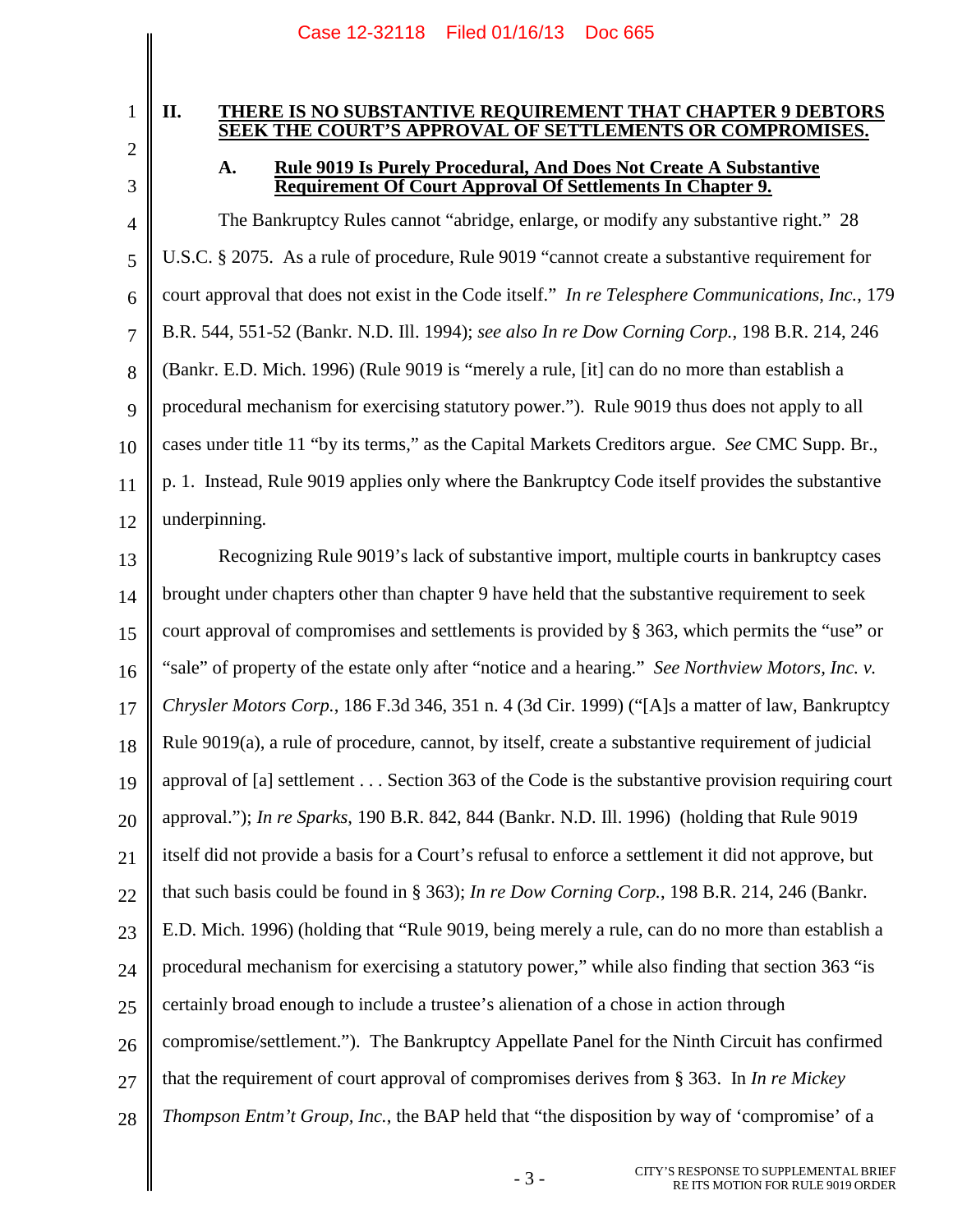<span id="page-8-3"></span><span id="page-8-2"></span>

| $\mathbf{1}$   | claim that is an asset of the estate is the equivalent of a sale of the intangible property represented  |
|----------------|----------------------------------------------------------------------------------------------------------|
| $\overline{2}$ | by the claim, which transaction simultaneously implicates the 'sale' provisions under section 363        |
| 3              | as implemented by Rule 6004 and the 'compromise' procedure of Rule 9019(a)." 292 B.R. 415,               |
| $\overline{4}$ | 421 (B.A.P. 9th Cir. 2003) (citing Myers v. Martin (In re Martin), 91 F.3d 389, 394-95 (3d Cir.          |
| 5              | 1996)); see also 10 COLLIER ON BANKRUPTCY ¶ 6004.01 ("[a] compromise of a claim of the estate            |
| 6              | is in essence the sale of that claim to the defendant.") (citing Mickey Thompson Entm't Group).          |
| 7              | Section 363, however, is not applicable in chapter 9 cases. 11 U.S.C. § 901(a). Thus, as                 |
| 8              | Rule 9019 implicates no substantive requirement for seeking court approval of a settlement, and          |
| 9              | as the Bankruptcy Code section that provides that requirement is inapplicable to a chapter 9             |
| 10             | debtor, the Bankruptcy Code does not require the City to seek the Court's approval of its                |
| 11             | settlement agreement with Christopher Hallon (the "Settlement Agreement" or "Hallon                      |
| 12             | Settlement").                                                                                            |
| 13             |                                                                                                          |
|                | The Capital Markets Creditors Fail To Cite Any Legitimate Alternative<br><b>B.</b>                       |
| 14             | Source For A Substantive Requirement For Court Approval Of Settlements.                                  |
| 15             | The CMC Supplemental Brief all but ignores the City's arguments regarding Rule 9019's                    |
| 16             | dependence on section 363's substantive requirement. It fails to discuss Mickey Thompson                 |
| 17             | Entm't Group, Northview Motors, In re Sparks, or In re Dow Corning Corp. <sup>3</sup> and instead offers |
| 18             | only a footnote with the bald, unsupported assertion that "Rule 9019 has a myriad of statutory           |
| 19             | bases," including sections 502, 943, and 1129. CMC Supp. Br., p. 5 n. 3. The Capital Markets             |
| 20             | Creditors give no explanation as to why the holding in Mickey Thompson - which expressly links           |
| 21             | Rule 9019 and the "use" and "sale" provisions of section 363 – is not decisive, and fail to cite a       |
| 22             | single case identifying any of these alternative Code sections as a source of the substantive            |
| 23             | requirement underlying Rule 9019.                                                                        |

<span id="page-8-5"></span><span id="page-8-1"></span><span id="page-8-0"></span><sup>26</sup> 27 <sup>3</sup> The Capital Markets Creditors also appear to have abandoned the argument that these cases are distinguishable on the grounds that they involved settlement of claims held *by* the City as opposed to claims *against* the City. *See* Limited Objection Of Capital Markets Creditors To The City Of Stockton's Motion For Order (1) Ruling That

<sup>28</sup> Approval Of Settlement Agreement Is Not Required Under Rule 9019 Of The Federal Rules Of Bankruptcy Procedure; Or Alternatively (2) Approving Settlement Agreement Pursuant To Rule 9019 ("Limited Objection")

<span id="page-8-4"></span><sup>[</sup>Dkt. No. 605], p. 2.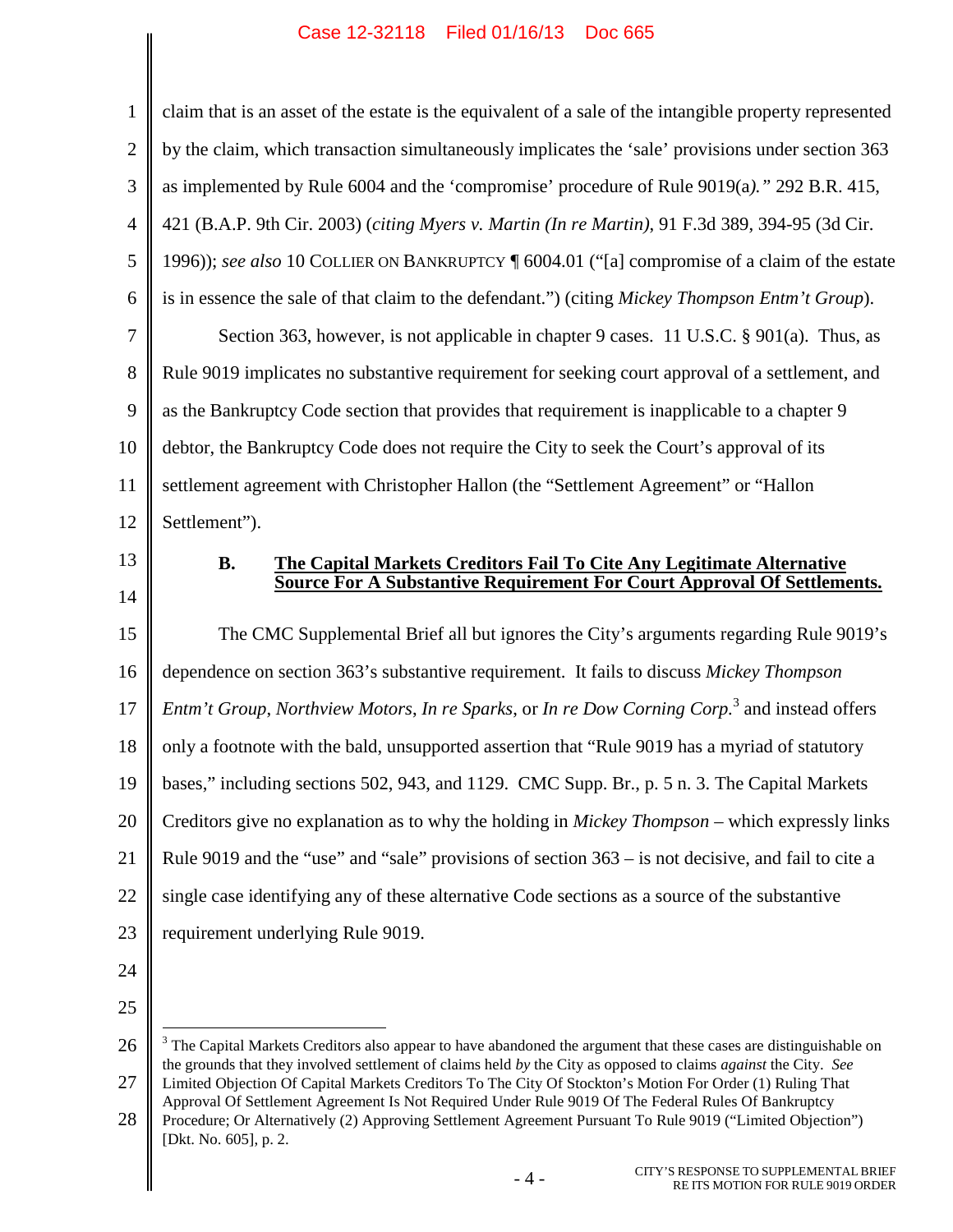$\frac{1}{2}$ 

<span id="page-9-1"></span><span id="page-9-0"></span> $\overline{\phantom{a}}$ 

| $\mathbf{1}$   | In fact, the only case cited by the CMC Supplemental Brief on the subject, In re Columbia             |
|----------------|-------------------------------------------------------------------------------------------------------|
| $\overline{2}$ | Gas Systems, does nothing more than recite that the settlement motion at issue was "brought"          |
| 3              | pursuant to Sections 105 and 502 of the Bankruptcy Code, and Bankruptcy Rule 9019." Case No.          |
| $\overline{4}$ | 91-803, 1995 Bankr. LEXIS 936, at *1 (Bankr. D. Del. June 16, 1995). Columbia Gas neither             |
| 5              | discusses any relationship between section 502 and Rule 9019 nor considers the character of Rule      |
| 6              | 9019 as a purely procedural rule. Moreover, none of the alternative Bankruptcy Code sections          |
| $\tau$         | invoked in the CMC Supplemental Brief pertains to the settlement or compromise of claims. See         |
| 8              | Section IV, <i>infra</i> (discussing alternative Bankruptcy Code sections raised by the Court and the |
| 9              | CMC Supp. Br.). Section 363 of the Bankruptcy Code is the only recognized source of a                 |
| 10             | substantive requirement for court approval of settlements and compromises, and it is inapplicable     |
| 11             | in chapter 9. Thus, the City is not required to seek the Court's approval of its settlements.         |
| 12             | C.<br>The Decision By Other Debtors To Consent To Court Approval Of The                               |
| 13             | Settlement Of Claims Has No Bearing On the Application Of Rule 9019.                                  |
| 14             | The Capital Markets Creditors renew their argument, originally raised in the Limited                  |
| 15             | Objection, that because debtors in other chapter 9 cases have opted to seek court approval of         |
| 16             | settlements and compromises, Rule 9019 must necessarily apply in all chapter 9 cases. See CMC         |
| 17             | Supp. Br., pp. 3-4. In support, the CMC Supplemental Brief cites to the same examples as the          |
| 18             | Limited Objection (including several motions filed in In re City of Vallejo and In re Corcoran        |
| 19             | Hospital District, 233 B.R. 449 (Bankr. E.D. Cal. 1999)) and to one additional case, In re            |
| 20             | Jefferson County, 11-05736(TBB9) [Dkt. Nos. 1450, 1537] (Bankr. N.D. Ala Nov. 27, 2012).              |
| 21             | None of these cases has any bearing on the 9019 Motion. As discussed in the City's                    |
| 22             | Reply In Support Of Its 9019 Motion [Dkt. No.613], the City of Vallejo's independent decision to      |
| 23             | seek court approval is completely irrelevant to the question of whether Rule 9019 is applicable to    |
| 24             | chapter 9 debtors. The City of Vallejo may have had any number of reasons to seek court               |
| 25             | approval, whether as part of an agreement with its creditors or simply out of an abundance of         |
| 26             | caution. Moreover, because these settlements occurred near the end of Vallejo's chapter 9 case,       |
| 27             | there was little incentive not to seek court approval, thereby consenting pursuant to § 904 to the    |
| 28             | resolution of the issue by Judge McManus. On the other hand, the City hopes to avoid the              |
|                | CITY'S RESPONSE TO SUPPLEMENTAL BRIEF<br>$-5-$<br>RE ITS MOTION FOR RULE 9019 ORDER                   |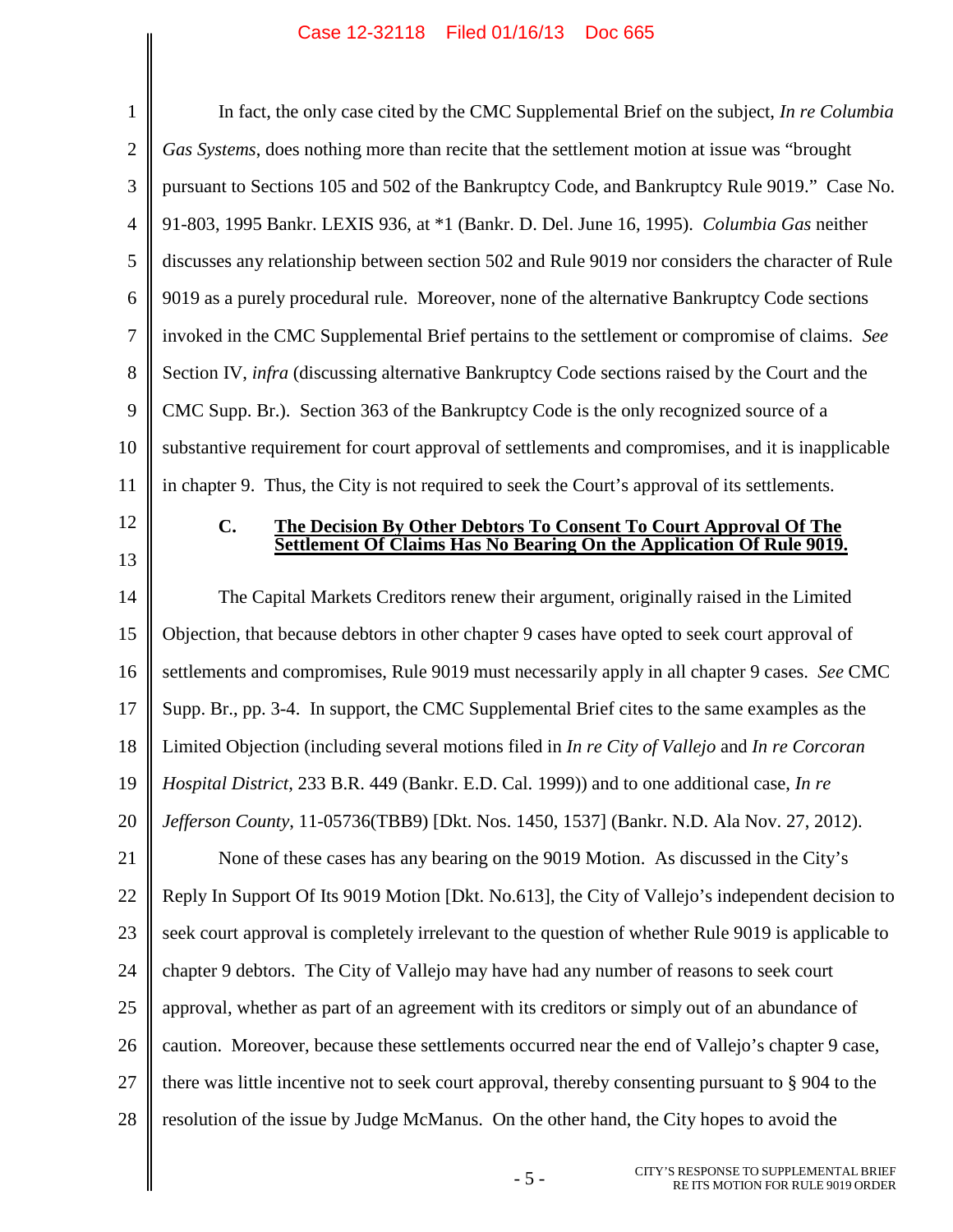<span id="page-10-3"></span><span id="page-10-2"></span><span id="page-10-1"></span><span id="page-10-0"></span>

| 1                    | substantial costs and delays that would result from litigating challenges to each and every one of       |
|----------------------|----------------------------------------------------------------------------------------------------------|
| $\overline{2}$       | its settlements throughout the course of its own chapter 9 case, and thus does not consent to the        |
| 3                    | Court's determination of the Hallon Settlement.                                                          |
| $\overline{4}$       | Vallejo's decision carries no precedential weight, and court approval of Vallejo's                       |
| 5                    | settlements in no way shows that such approval was <i>required</i> . Judge McManus in <i>Vallejo</i> was |
| 6                    | not asked to determine, nor did he discuss, the necessity of seeking his approval for these              |
| $\tau$               | settlements, either in the context of Rule 9019, section 363, or any of the other Bankruptcy Code        |
| $8\phantom{1}$       | sections cited in the CMC Supplemental Brief. The same is true of In re Corcoran Hospital                |
| 9                    | District and In re Jefferson County. In both cases, court approval of a settlement was sought and        |
| 10                   | granted, but in neither case did the court consider whether court approval was in fact required or       |
| 11                   | make any reference to a potential source of such a requirement. Again, as noted above, section           |
| 12                   | 904 allows a debtor municipality to consent to the court's exercise of otherwise prohibited              |
| 13                   | powers, which would include the power to review and approve settlements. The decision by                 |
| 14                   | other municipalities to consent to court review of a settlement is thus not contrary to the notion       |
| 15                   | that section 904 bars such review <i>absent</i> that consent.                                            |
| 16                   | III.<br><b>BANKRUPTCY CODE § 904 PROHIBITS THE COURT FROM EXERCISING</b>                                 |
| 17                   | ''S PROPERTY AND REVENUES BY REQUIRING<br><b>APPROVAL OF SETTLEMENTS.</b>                                |
| 18                   |                                                                                                          |
|                      | <b>Section 904 Bars The Court From Requiring Approval Of Settlements And</b><br>A.                       |
|                      | Compromises.                                                                                             |
|                      | Section 904 imposes clear limitations on the Court's power to control or affect the City's               |
|                      | ability to govern itself. Specifically, it provides that a bankruptcy court, absent the debtor's         |
| 19<br>20<br>21<br>22 | consent or a plan provision to the contrary, "may not, by any stay, order, or decree interfere           |
|                      | with $- (1)$ any of the political or governmental powers of the debtor; (2) any of the property or       |
| 23<br>24             | revenues of the debtor; or (3) the debtor's use or enjoyment of any income-producing property."          |
|                      | These restrictions on the authority of the bankruptcy court are wide-reaching. As this Court             |
| 25<br>26             | recently held, "§ 904 performs the role of the clean-up hitter in baseball. Its preambular language      |
|                      | is so comprehensive that it can only mean that a federal court can use no tool in its toolkit –          |
| 27<br>28             | no inherent authority power, no implied equitable power, no Bankruptcy Code § 105 power, no              |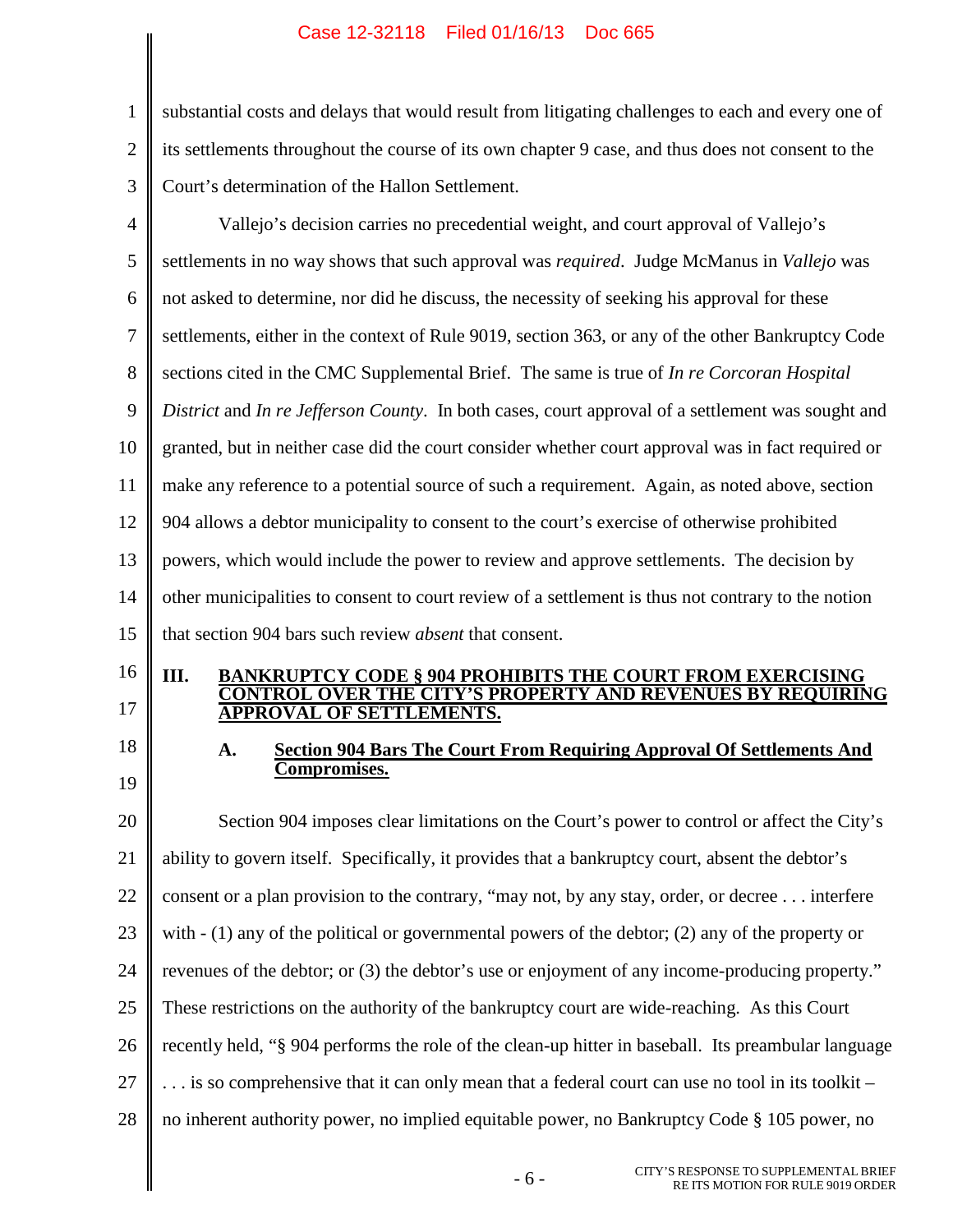1

2

3

writ, no stay, no order—to interfere with a municipality regarding political or governmental powers, property or revenues, or use or enjoyment of income-producing property." *ARECOS*, 478 B.R. at 20.

4 5 6 7 8 9 10 11 12 13 14 15 16 Requiring the City to seek the Court's approval of settlements would interfere with the City's control of its property and revenues, as well as its basic government functions, in violation of § 904. This Court has held that "[t]he contents of the City treasury are 'property and revenues' within the meaning of § 904(2)." 478 B.R. at 21. Because the City's settlements necessarily implicate the City's treasury, imposing a requirement of court approval of such settlements would therefore constitute impermissible court control over the City's property and revenues. For one, any payments made by the City pursuant to a settlement – such as the \$55,000 payment to Hallon – will come from the City treasury. Moreover, the expenses incurred while litigating the validity of a settlement, or while litigating the underlying claims if a settlement is rejected, also will be paid from the City treasury. Thus, requiring the City to seek the Court's approval of a settlement – with the result that the Court has the power to *deny* such approval or to dictate the amount to be paid in a given settlement – would be a clear violation of the section 904 prohibition of court control of a municipality debtor's property and revenues.

17 18 19 20 21 22 23 By the same token, requiring court approval of settlements also would give courts de facto control over a municipality debtor's core government functions, particularly where a settlement involves a labor contract between the debtor and one or more of its unions. Releases of claims by both parties are a standard part of labor agreements, and frequently involve carefully negotiated trade-offs that form the very foundation of the labor agreement. These include decisions and compromises regarding wages and benefits that, as the Court has previously held, lie at the core of a city's municipal powers.

24 25 26 27 28 One notable example of this is the City's recent agreement with the Stockton Police Officers Association ("SPOA"). This agreement settles all of the claims of SPOA members against the City stemming from the City's prebankruptcy decision to unilaterally impose compensation reduction measures under two fiscal emergencies aimed at keeping the City out of bankruptcy court. The agreement with SPOA was not some "secret settlement" designed to buy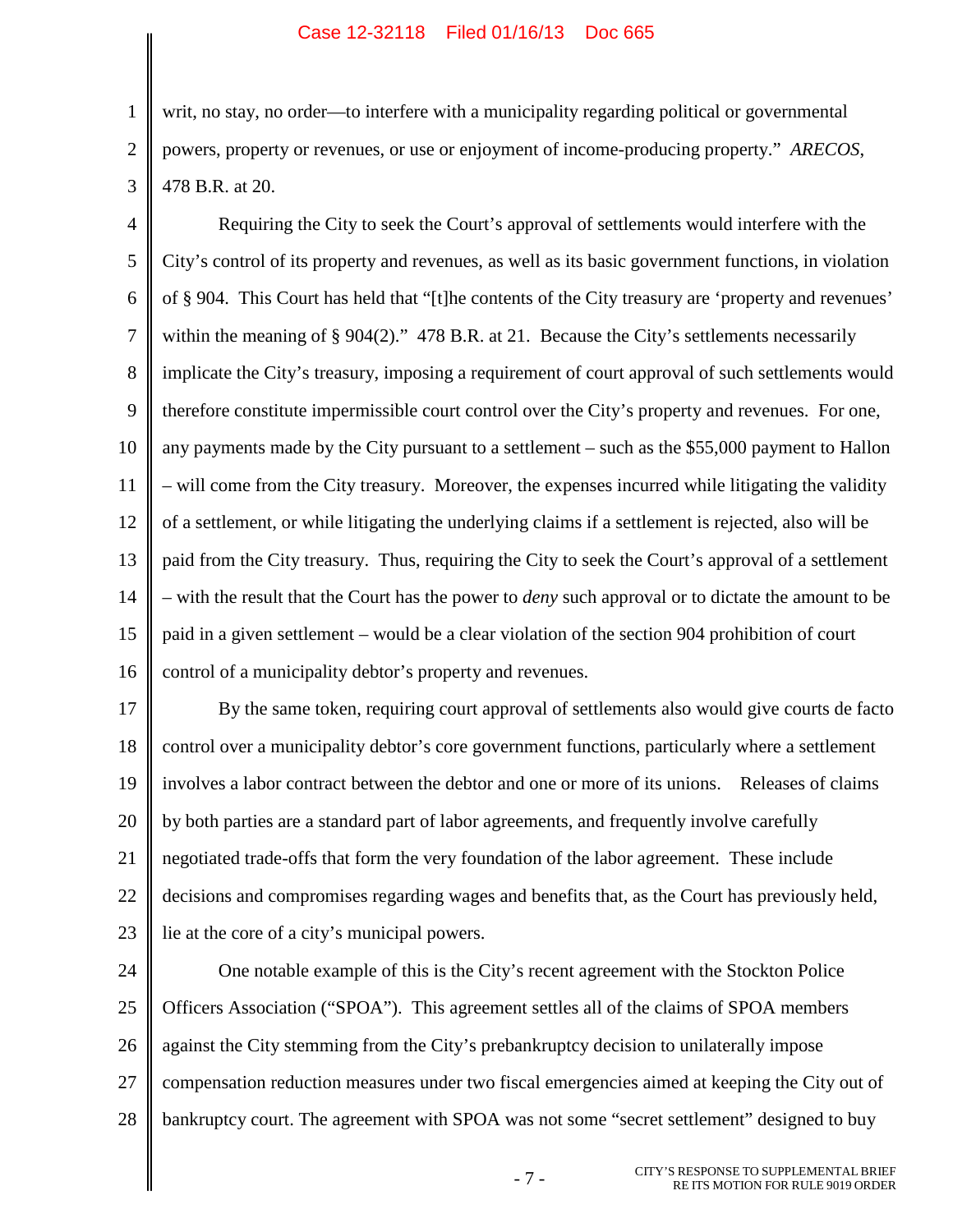4 off a favored creditor, as the Capital Markets Creditors claim. *See* CMC Supp. Br., p. 2. To the contrary, the City's settlement with SPOA was publicly noticed prior to approval thereof by the City Council<sup>[4](#page-12-1)</sup> and was achieved only through the diligent efforts of Judge Elizabeth Perris, who brokered the deal through the mediation process ordered by this Court.

5 6 7 8 9 10 11 12 13 14 15 16 17 If the City is forced to litigate the approval of the Hallon Settlement, the SPOA agreement and other settlements, it not only will be compelled to commit significant resources to defending its settlements, but will also be at risk of forfeiting its governmental powers if the Court determines that the City must renegotiate its deals, including its labor contracts. In such an instance, the Court essentially would be dictating to the City what it should pay its employees and what benefits it is permitted to offer to the members of its labor unions. Such a result would be a clear violation of *ARECOS*. Indeed, in *ARECOS*, the Court held that section 904 barred the Court from interfering in the City's decision to unilaterally reduce retiree health benefit payments. Thus, despite the Court having determined that it could not intervene in the City's decision to reduce or eliminate healthcare benefits for City retirees, the Capital Markets Creditors argue that the Court should be able to dictate the *terms* of the City's labor contracts by subjecting the settlements containing those terms to Court review. This would be an even greater intrusion than the one rejected in *ARECOS*.

18 19 20 21 22 23 24 The Capital Markets Creditors claim that Rule 9019 does not conflict with § 904 or the Tenth Amendment based on an illusory distinction between the City's "provision of services and benefits," and "matters involving adjustment of the debtor-creditor relationship." CMC Supp. Br., p. 6. Thus, "the resolution, allowance, and adjustment of a disputed prepetition claim . . . is not a governmental function – it is a bankruptcy function." *Id.* This line of reasoning, however, ignores the fact that the City's provision of services and its resolution of claims are irrevocably intertwined on a practical level. The City's settlement of claims by its police officers, for

25

1

2

3

<span id="page-12-1"></span><span id="page-12-0"></span>26 27  $4$  In fact, the exhibit filed in support of the CMC Supp. Brief [Dkt. No. 657] is taken from the City's website, as the SPOA agreement and the staff report recommending City Council approval thereof were published prior to the Council meeting as required by the City Charter. *See* Concurrent Agenda for December 11, 2012 Meeting of

28 Stockton City Council, *available at http://www.stocktongov.com/clerk/granicusagendas/citycouncil/20121211.pdf.* Despite the publication of the agenda prior to the Council meeting, the Capital Markets Creditors did not object to the SPOA settlement at the Council meeting.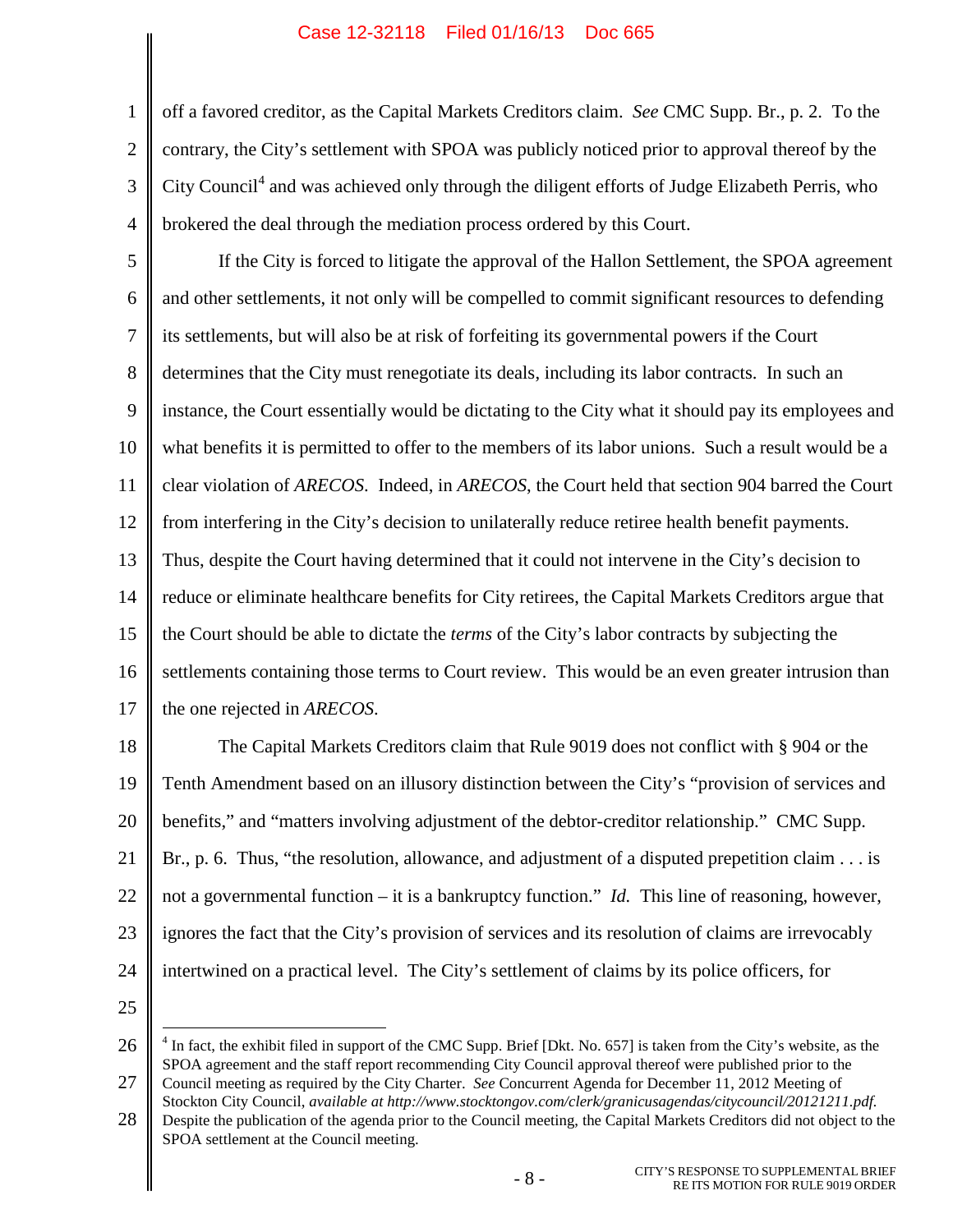1 2 3 4 5 6 7 8 9 10 11 12 example, implicates *both* the resolution of the union members' claims and the level of services provided by the City. The City's Memoranda of Understanding with its labor unions simultaneously resolve both claims issues (such as grievances, unfair labor practices, and litigation) while also containing numerous non-claim provisions that affect the compensation and services offered by the City (including terms and conditions relating to, among other things, pay rates, overtime rates and limitations, grievance procedures, response times to return to work, use of City buildings and time off for union business, the number and types of health plans available, procedures for changing health insurance, dues deductions, and appeals of disciplinary decisions). Moreover, the MOUs often involve carefully negotiated trade-offs between these various considerations. The resolution, allowance, and adjustment of disputed prepetition claims thus plainly impacts the City's exercise of government functions, and the separation the Capital Markets Creditors attempt to create between these concepts is therefore a false one.

<span id="page-13-3"></span><span id="page-13-2"></span><span id="page-13-1"></span>13 14 15 16 17 18 19 20 21 22 23 24 25 26 27 Section 904 expressly forbids the Court from "interfer[ing] with a municipality regarding political or governmental powers, property or revenues, or use or enjoyment of income-producing property," *ARECOS*, 478 B.R. at 20, which clearly would be in conflict with any attempt to impose a settlement approval requirement pursuant to Rule 9019. Where there is a conflict between the Bankruptcy Code and the Bankruptcy Rules, that conflict "must be settled in favor of the code." *In re Pac. Atl. Trading Co.*, 33 F.3d 1064, 1066 (9th Cir. 1994). This is because 28 U.S.C. § 2075, which confers power on the Supreme Court to prescribe the Bankruptcy Rules, expressly states that "[s]uch rules shall not abridge, enlarge, or modify any substantive right." A Bankruptcy Rule "cannot create an exception to the Bankruptcy Code." *In re Jastrem*, 253 F.3d 438, 441 (9th Cir. 2001); *see also In re Cisneros*, 994 F.2d 1462, 1465 (9th Cir. 1993) (where Bankruptcy Code and Bankruptcy Rules conflict, the statute must take precedence). Rule 9019, therefore, cannot abridge the City's substantive rights under section 904, nor can it create a substantive requirement where none exists. *See* Section I, *supra*. Thus, under a plain reading of section 904, the City is not required to seek the Court's approval of settlements and compromises.  $11<sup>1</sup>$ 

<span id="page-13-0"></span>28 / / /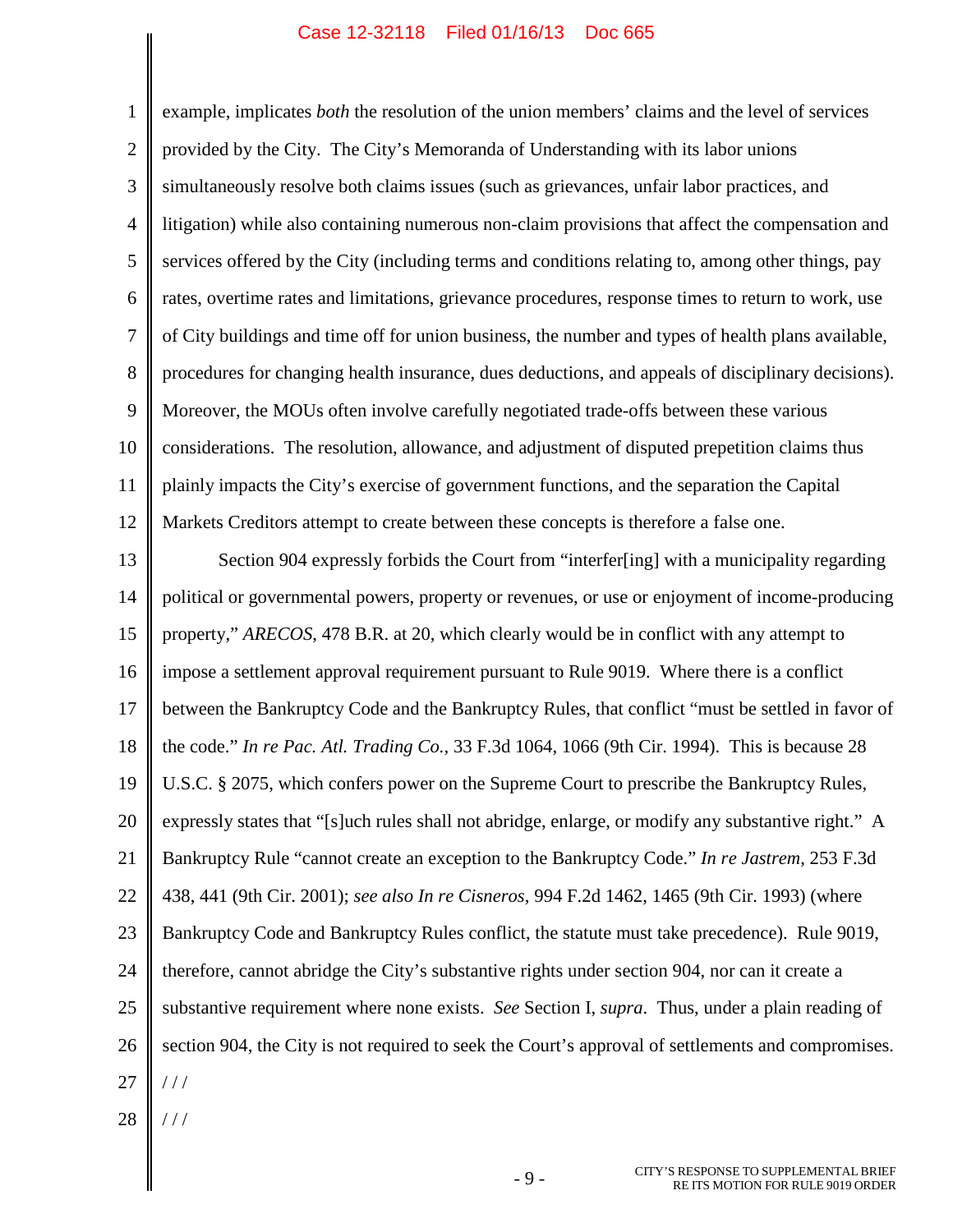| $\mathbf{1}$   |  |
|----------------|--|
| $\overline{c}$ |  |
| 3              |  |
| $\overline{4}$ |  |
| 5              |  |
| 6              |  |
| $\overline{7}$ |  |
| 8              |  |
| 9              |  |
| 10             |  |
| 11             |  |
| 12             |  |
| 13             |  |
| 14             |  |
| 15             |  |
| 16             |  |

## <span id="page-14-0"></span>**B. The History Of Section 904 Illustrates A Trend Towards Greater Limitations On The Court's Authority.**

<span id="page-14-3"></span><span id="page-14-2"></span><span id="page-14-1"></span>

| 3  | As discussed in detail in <i>ARECOS</i> , the history of section 904 amply demonstrates that                                                |
|----|---------------------------------------------------------------------------------------------------------------------------------------------|
| 4  | Congress has consistently sought to limit judicial interference with a debtor municipality's basic                                          |
| 5  | governmental functions due to Tenth Amendment concerns. Further, the successive amendments                                                  |
| 6  | to section 904 illustrate a trend towards <i>greater</i> limitations on the Court's powers in this regard.                                  |
| 7  | In its original form in 1934, the predecessor of current section 904 read:                                                                  |
| 8  | The judge "shall not, by any order or decree, in the proceeding or                                                                          |
| 9  | otherwise, interfere with (a) any of the political or governmental<br>powers of the taxing district, or (b) any of the property or revenues |
| 10 | of the taxing district necessary in the opinion of the judge for<br>essential government purposes, or (c) any income-producing              |
| 11 | property, unless the plan of readjustment so provides.                                                                                      |
| 12 | Bankruptcy Act § 80(c)(11), Act of May 24, 1934, 48 Stat. 801; see ARECOS, 478 B.R. at 17.                                                  |
| 13 | The Supreme Court ruled this version of the statute unconstitutional in Ashton v. Cameron Cty.                                              |
| 14 | Water Improvement Dist. No. 1, 298 U.S. 513 (1936), on the grounds that, first, municipal                                                   |
| 15 | bankruptcy was an impossible contradiction of federalism, and second, that the terms of the                                                 |
| 16 | statute would allow the federal government, through the courts, to impose its will on a sovereign                                           |
| 17 | state. ARECOS, 478 B.R. at 17-18 (noting that while the first rationale was later rejected in                                               |
| 18 | United States v. Bekins, 304 U.S. 27 (1938), the Supreme Court's concern with the federal                                                   |
| 19 | government's ability to appropriate state authority "has endured and has influenced Congress                                                |
| 20 | always to confine its exercise of the bankruptcy power to measures that do not usurp state                                                  |
| 21 | sovereignty.")                                                                                                                              |
| 22 | Following <i>Ashton</i> , Congress amended the statute by deleting the phrase "in the opinion of                                            |
| 23 | the judge" in order to render the definition of "property or revenues necessary for essential                                               |
| 24 | services" less subjective. Bankruptcy Act § 83(c), Act of Aug. 16, 1937, 50 Stat. 657; ARECOS,                                              |
| 25 | 478 B.R. at 18. The Supreme Court upheld this new formulation in <i>Bekins</i> , "reasoning that it was                                     |
| 26 | a cooperative enterprise by state and federal sovereigns that was <i>carefully drawn so as not to</i>                                       |
| 27 | infringe state sovereignty." Id. In Bekins, the Supreme Court underscored the fact that a state                                             |
| 28 | "retain[ed] control of its fiscal affairs," and that "no control or jurisdiction over [a city's property                                    |
|    | CITY'S RESPONSE TO SUPPLEMENTAL BRIEF<br>$-10-$<br>RE ITS MOTION FOR RULE 9019 ORDER                                                        |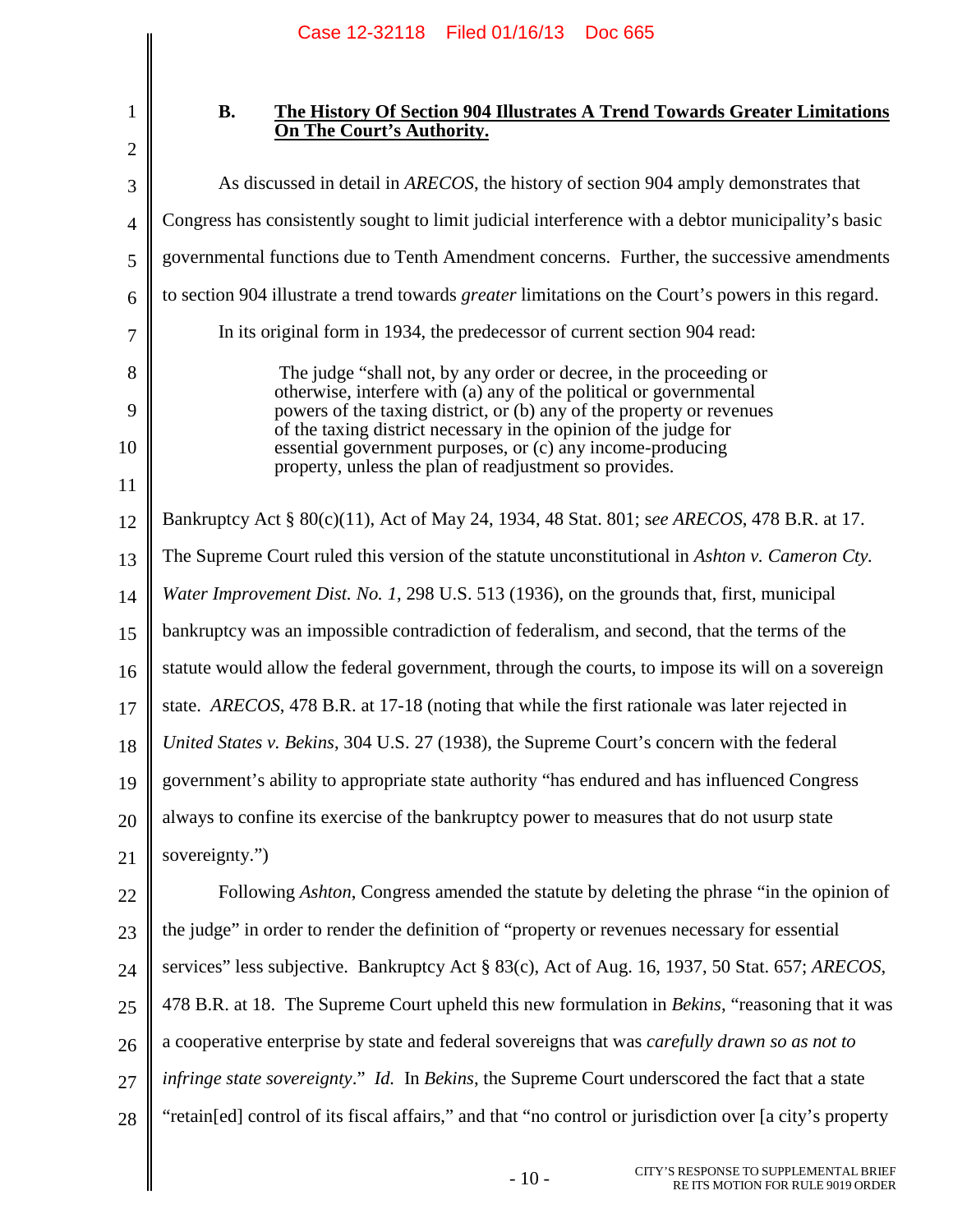<span id="page-15-0"></span>1 2 and revenues] necessary for essential governmental purposes is conferred" on the federal courts. *Bekins*, 304 U.S. at 51.

<span id="page-15-2"></span><span id="page-15-1"></span>

| 3              | In 1976, Congress made several additional amendments, including allowing for the                            |
|----------------|-------------------------------------------------------------------------------------------------------------|
| $\overline{4}$ | municipality to consent to the exercise of otherwise prohibited federal authority, clarifying that          |
| 5              | the limitation on the courts' powers included a limitation on stays, and removing the phrase                |
| 6              | "necessary for essential governmental purposes." Bankruptcy Act § 82(c), Act of Apr. 8, 1976,               |
| $\tau$         | 90 Stat. 316; ARECOS, 478 B.R. at 18-19. All of these amendments provided greater rights to the             |
| 8              | debtor municipality and placed tighter restrictions on the bankruptcy courts. The debtor was                |
| 9              | afforded the ability to consent to federal authority where it deemed it beneficial, while at the same       |
| 10             | time the federal courts were further limited from imposing stays on a municipality's use of <i>any</i> of   |
| 11             | its property and revenues. In 1978, the 1976 version of this section was reenacted as 11 U.S.C. §           |
| 12             | 904, and was amended to add the phrase "[n]otwithstanding any power of the court." ARECOS,                  |
| 13             | 478 B.R. at 19.                                                                                             |
| 14             | Thus, successive amendments to what is now section 904 have strengthened the                                |
| 15             | limitations on the ability of the federal courts to interfere with a municipality's property and            |
| 16             | revenues or its governing authority. In the words of the section's drafters, § 904 "makes clear             |
| 17             | that the court may not interfere with the choices a municipality makes as to what services and              |
| 18             | benefits it will provide to its inhabitants." H.R. Rep. No. 95-595, at 398; ARECOS, 478 B.R. at             |
| 19             | 19-20. This trend makes sense in light of the constitutional concerns underlying section 904,               |
| 20             | namely, the need to reconcile the power of the federal bankruptcy courts with state sovereignty             |
| 21             | under the Tenth Amendment.                                                                                  |
| 22             | $C_{\bullet}$<br>The Limitation On The Court's Power To Approve Or Reject Settlements Is                    |
| 23             | The Natural Result Of The Sovereignty Principles Inherent In Section 904<br><b>And The Tenth Amendment.</b> |
| 24             | Bankruptcy courts must be able to oversee and direct a municipality's bankruptcy case,                      |
| 25             | but cannot be given such authority that they effectively displace the rights reserved to the states         |
| 26             | by the Tenth Amendment. Section 904 lies at the heart of this balance and "imposes limits on the            |
| 27             | federal court to assure that powers reserved to the states are honored." ARECOS, 478 B.R. at 17.            |
| 28             |                                                                                                             |
|                | CITY'S RESPONSE TO SUPPLEMENTAL BRIEF<br>$-11-$<br>RE ITS MOTION FOR RULE 9019 ORDER                        |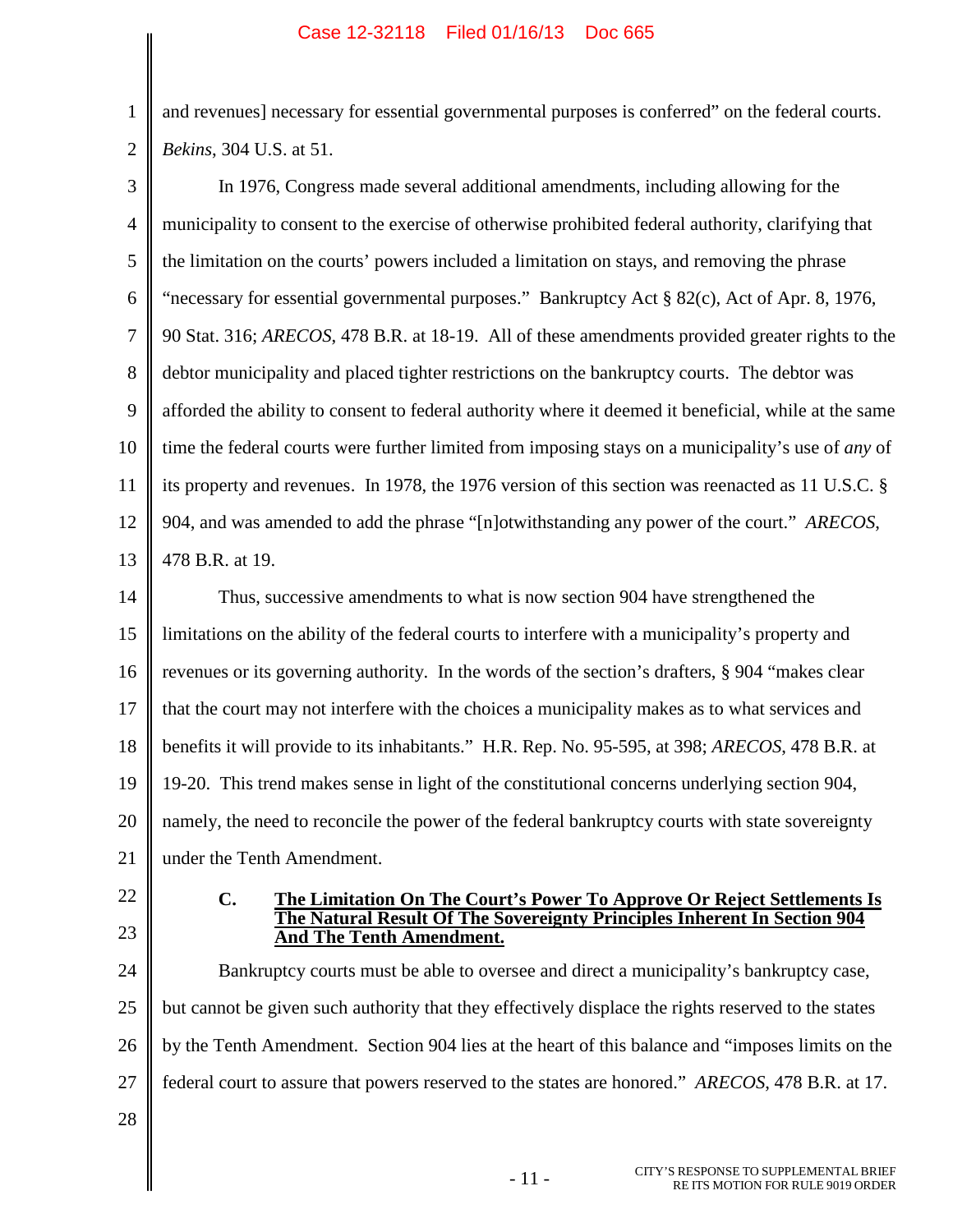1

2 3 4 5 6 7 The statutory limitation on the power of the bankruptcy courts to pass on a municipality's settlements or compromises follows naturally from the Tenth Amendment sovereignty concerns that underlie section 904. A court having the authority to approve or reject a municipality's use of its property and revenues to settle a claim would equate to it having the power to dictate the terms of a settlement to the municipality, including, in many cases, the terms of its labor contracts. Such authority would cut directly to the core of a municipality's ability to govern itself, and would overturn the careful balance upon which chapter 9 is predicated.

8 9 10 11 12 13 14 15 16 17 18 19 20 21 Congress recognized this potential conflict, and purposefully structured chapter 9 so as to make clear that bankruptcy courts were barred from exercising control over a debtor municipality's property and government functions, including in the context of settlements. In addition to the express prohibitions in section 904 against interference with a municipality's political or governmental powers or its property or revenues, Congress also omitted section 363 from application in chapter 9. *See* 11 U.S.C. § 901(a); *ARECOS*, 478 B.R. at 20. It is no accident that the only section recognized as the basis for a bankruptcy court's power to approve or deny settlements in non-chapter 9 cases was excluded from chapter 9. Section 904's limitation on interference with a municipality's property, revenues, and government powers would be severely undercut if a court could collaterally interfere with these protected functions by mandating the terms of the municipality's settlements. To take one example, it would be of little help for section 904 to prohibit a bankruptcy court from directly ordering a municipality debtor to compensate its police union creditors at court-specified levels if the court could instead simply reject any settlement for different amounts.

22 23 24 25 26 27 28 The Capital Markets Creditors complain that any limitation on the Court's ability to review settlements will somehow despoil the "sanctity of the claims allowance process." CMC Supp. Br., p. 5. To the contrary, the limitations in section 904 and the omission of section 363 (and by proxy Rule 9019) from chapter 9 *preserve* the delicate state-federal balance required by the Tenth Amendment and carefully guarded by Congress. As this Court has recognized, Congress and the Supreme Court have "made it very clear that the jurisdiction of the court is strictly limited to disapproving or to approving and carrying out a proposed composition."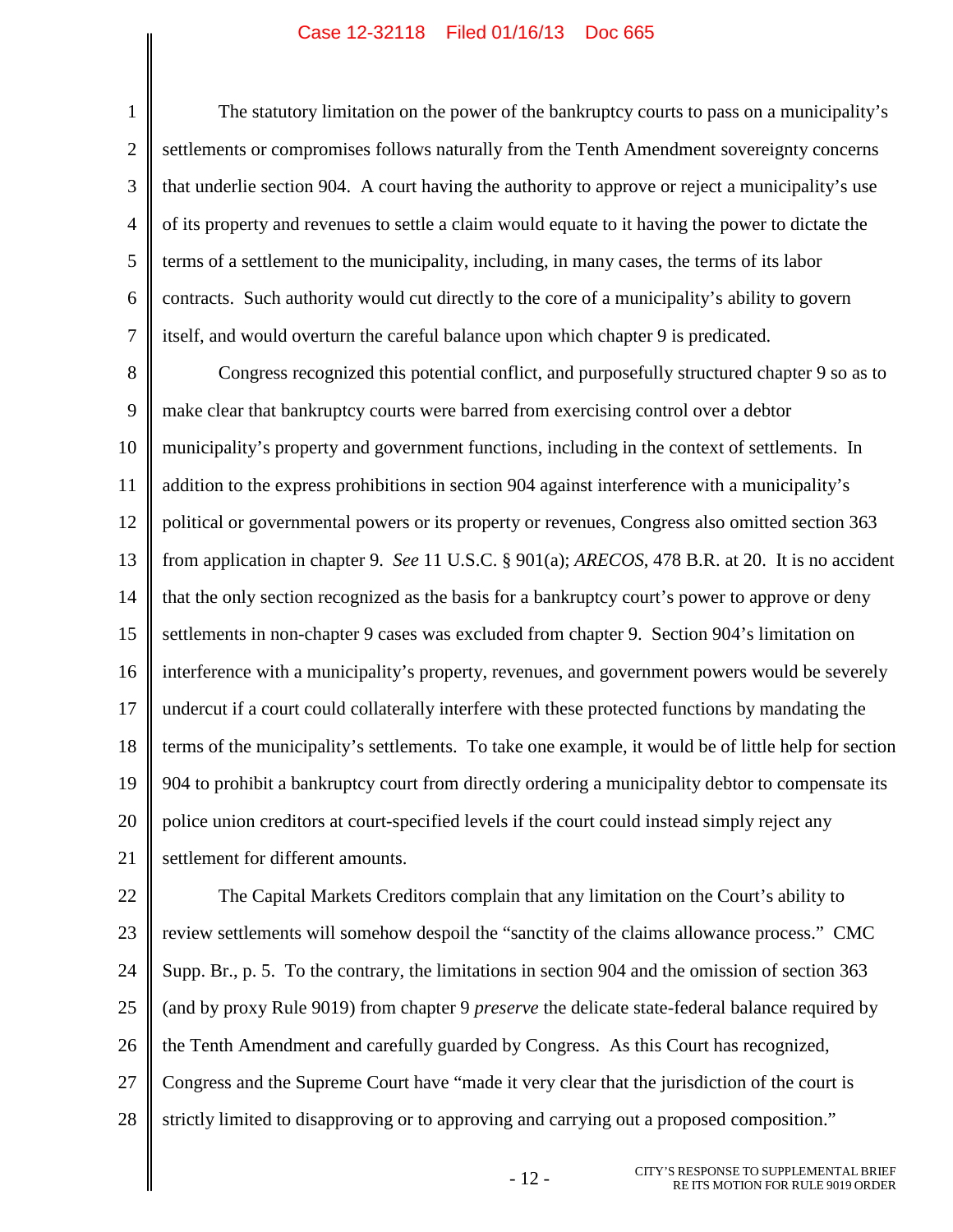1 2 3 4 5 6 7 8 *ARECOS*, 478 B.R. at 18-19 (quoting H.R.Rep. No. 94-260, 94<sup>th</sup> Cong., 1<sup>st</sup> Sess., at 9-10, *reprinted in* 1976 USCCAN at 547-48) (internal quotations omitted). Thus, the limitation on the court's power to approve or reject settlements is entirely consistent with the overall structure of chapter 9 in general, and section 904 in particular. **D. The Application Of Unrelated Bankruptcy Code Sections In Chapter 9 Does Not Change The Fact That Neither Section 363 Nor Rule 9019 Are Applicable.** The CMC Supplemental Brief lists a number of Bankruptcy Code sections applicable in chapter 9 through § 901(a) (including 11 U.S.C. §§ 365, 501, 502, 503, 510, 549(a), and 1109) as

9 evidence that the Court may limit the City's use of its property and revenues, irrespective of the

10 application of § 904. None of the cited provisions addresses the City's ability to enter into

11 settlements and compromises without Court approval. Further, per *ARECOS*, the City has

12 consented under § 904 to the application of those Bankruptcy Code provisions that are

13 incorporated into chapter 9. As each of these sections is made applicable to chapter 9 by

14 § 901(a), the consent provision of § 904 is satisfied.<sup>[5](#page-17-1)</sup> The same cannot be said for a requirement

15 that the City submit its settlements to the Court's review, as such requirement has no basis in any

16 section of the Bankruptcy Code applicable to chapter 9 debtors.

17 18

<span id="page-17-1"></span>22

### <span id="page-17-0"></span>**E. Bankruptcy Code § 926 Does Not Remove The Limitations Imposed On The Court's Authority by § 904.**

19 20 The Capital Markets Creditors point to section 926 of the Bankruptcy Code as purported proof that "section 904 does not empower a municipality to make postpetition transfers or

21 compromises that *otherwise violate* applicable provisions of the code." CMC Supp. Br., p. 9

<sup>23</sup> 24 25  $<sup>5</sup>$  It is also worth noting that the question of the constitutionality of applying any of these sections to municipality</sup> functions protected by § 904 may still be open. It may be that later judicial decisions will conclude that these sections should be viewed as limited in scope by § 904, rather than as automatically satisfying § 904's consent provision. For at least some of these sections, this question already has been raised. *See* COLLIER ON BANKRUPTCY ¶ 901.04[12][a] ("Although section 502 is incorporated in chapter 9, there is nothing in chapter 9 that prevents a municipality from paying prepetition debt."); *¶* 901.04[13][b] ("Section 503(b)(1) should not be read to include the

<sup>26</sup> 27 general operating expenses of a municipality during the period that the chapter 9 case is pending . . . Moreover, section 904 precludes the bankruptcy court from exercising control over the property or revenues of a municipality and section 903 counsels against any such interference."); ¶ 901.04[25] (Section 549 is "unlikely to have any

<sup>28</sup> significant use in chapter 9 cases," in part because "every transfer of property by a municipality is authorized by the Bankruptcy Code, including payments of prepetition debt," under section 904). However, it is sufficient in this case to note that under *ARECOS*, the applicability of these sections in chapter 9 has no bearing on a court's authority to

review settlements and compromises.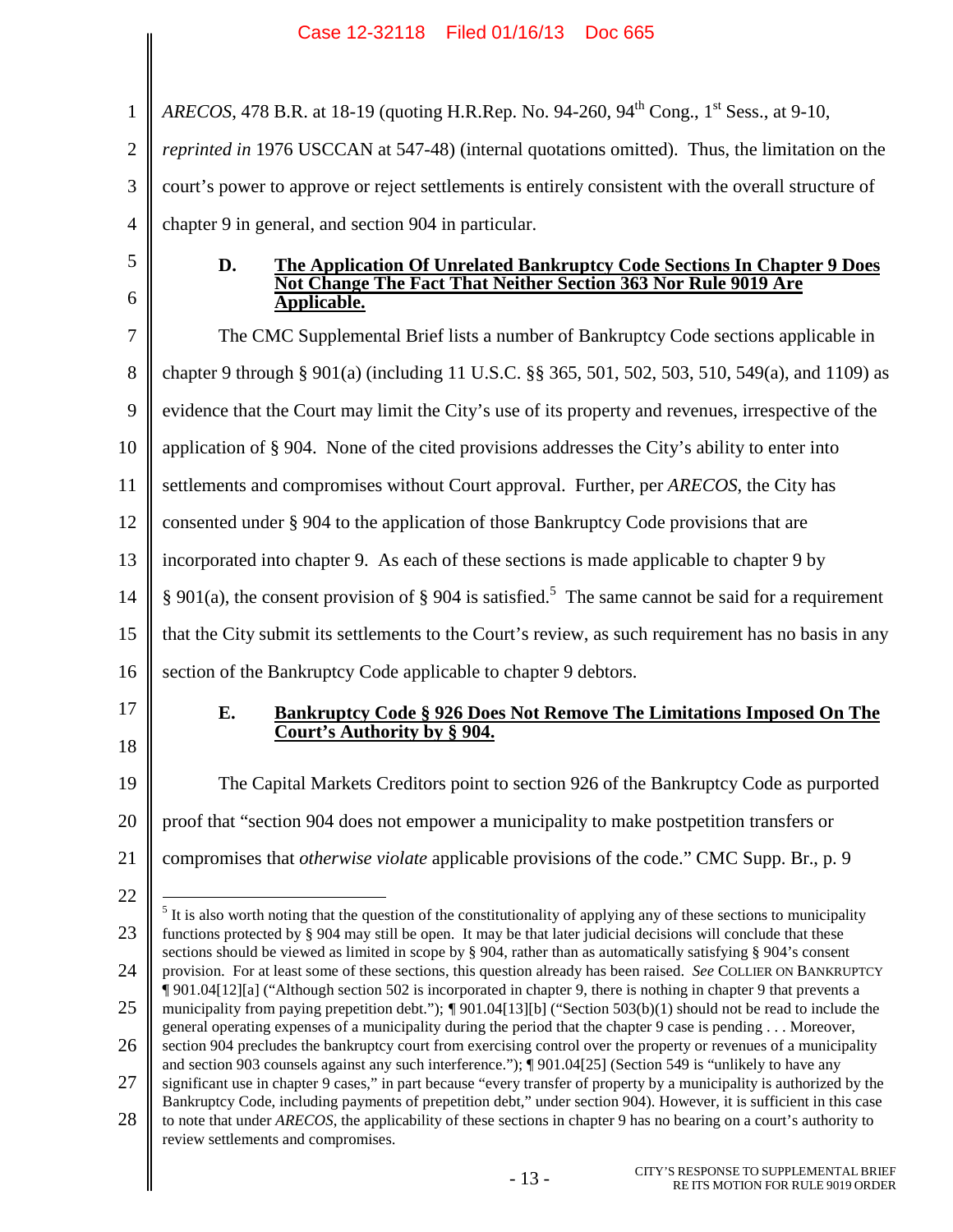<span id="page-18-3"></span><span id="page-18-2"></span><span id="page-18-1"></span><span id="page-18-0"></span>

|                | Case 12-32110 Filed 01/10/13 DOC 003                                                                                                                                                                                                                                                                                         |
|----------------|------------------------------------------------------------------------------------------------------------------------------------------------------------------------------------------------------------------------------------------------------------------------------------------------------------------------------|
| $\mathbf{1}$   | (emphasis added). On its face, this contention appears not even to apply, because the Settlement                                                                                                                                                                                                                             |
| $\mathbf{2}$   | Agreement at issue does not violate any applicable Bankruptcy Code sections. <sup>6</sup> The larger                                                                                                                                                                                                                         |
| 3              | implication of this argument, however, is that § 926 <i>would</i> allow the Court to appoint a trustee to                                                                                                                                                                                                                    |
| $\overline{4}$ | avoid an "improper" prepetition transfer made by the City, and involving the City's property or                                                                                                                                                                                                                              |
| 5              | revenues, regardless of section 904. This is not the case.                                                                                                                                                                                                                                                                   |
| 6              | For one, section 926 only allows for a trustee to pursue causes of action to <i>avoid</i> certain                                                                                                                                                                                                                            |
| 7              | transactions which the municipality, for whatever reason, decides not to pursue. This is a far cry                                                                                                                                                                                                                           |
| 8              | from a court directly controlling a municipality's governing decisions, and may or may not                                                                                                                                                                                                                                   |
| 9              | involve the municipality's own property and revenues. Moreover, where these concerns do                                                                                                                                                                                                                                      |
| 10             | overlap – that is, where a creditor makes a request under section 926 for the appointment of a                                                                                                                                                                                                                               |
| 11             | trustee to avoid a prepetition transfer made in the exercise of a city's political or government                                                                                                                                                                                                                             |
| 12             | functions $-$ § 904 necessarily trumps § 926 (as well as other, similar sections). This is the                                                                                                                                                                                                                               |
| 13             | obvious result of § 904's application "[n]otwithstanding any power of the court." <sup>7</sup> The court                                                                                                                                                                                                                     |
| 14             | generally has the authority to appoint a trustee under section 926, but that authority is                                                                                                                                                                                                                                    |
| 15             | circumscribed by section 904 where it encroaches on a municipality's control of its property,                                                                                                                                                                                                                                |
| 16             | revenues, or government functions. This limitation is specifically discussed in 6 COLLIER ON                                                                                                                                                                                                                                 |
| 17             | BANKRUPTCY   926.02:                                                                                                                                                                                                                                                                                                         |
| 18             | [B] ecause of the strict limitations on the court's ability and power to                                                                                                                                                                                                                                                     |
| 19             | interfere with the governmental or political functions of the debtor<br>in a chapter 9 case, courts should be very hesitant to appoint a                                                                                                                                                                                     |
| 20             | trustee [under $\S 926$ ]  [W] hen the debtor has made a prepetition<br>transfer in the exercise of its political or governmental functions, or                                                                                                                                                                              |
| 21             | in control of its income or property, the appointment by the court of<br>a trustee to undo that transfer may constitute an interference with                                                                                                                                                                                 |
| 22             | those powers or with that property, contrary to the mandatory<br>dictates of section 904.                                                                                                                                                                                                                                    |
| 23             |                                                                                                                                                                                                                                                                                                                              |
| 24             |                                                                                                                                                                                                                                                                                                                              |
| 25             | Nor does the City's entering into a settlement agreement with the SPOA.<br>$\frac{7}{7}$ The CMC Supp. Brief makes the strange argument that the phrase "notwithstanding any power of the court," in                                                                                                                         |
| 26             | § 904 limits only the "authority of the court" but not the "provisions of the Bankruptcy Code made applicable in<br>Chapter 9 cases," and argues that if the latter had been Congress' intention, it would have chosen the phrase                                                                                            |
| 27             | "notwithstanding any other provision of this title." CMC Supp. Br., p. 7. This is a false distinction. The authority of<br>the Court in a chapter 9 case necessarily arises from the Bankruptcy Code sections that are applicable in chapter 9,                                                                              |
| 28             | and section 904 serves as a limit on that authority when it intrudes upon rights reserved to the City. Considering that<br>§ 904's purpose is to police the court's authority in chapter 9 cases, it strains credulity to argue that § 904 does not<br>apply to any part of the Bankruptcy Code incorporated into chapter 9. |
|                | CITY'S RESPONSE TO SUPPLEMENTAL BRIEF<br>$-14-$<br>RE ITS MOTION FOR RULE 9019 ORDER                                                                                                                                                                                                                                         |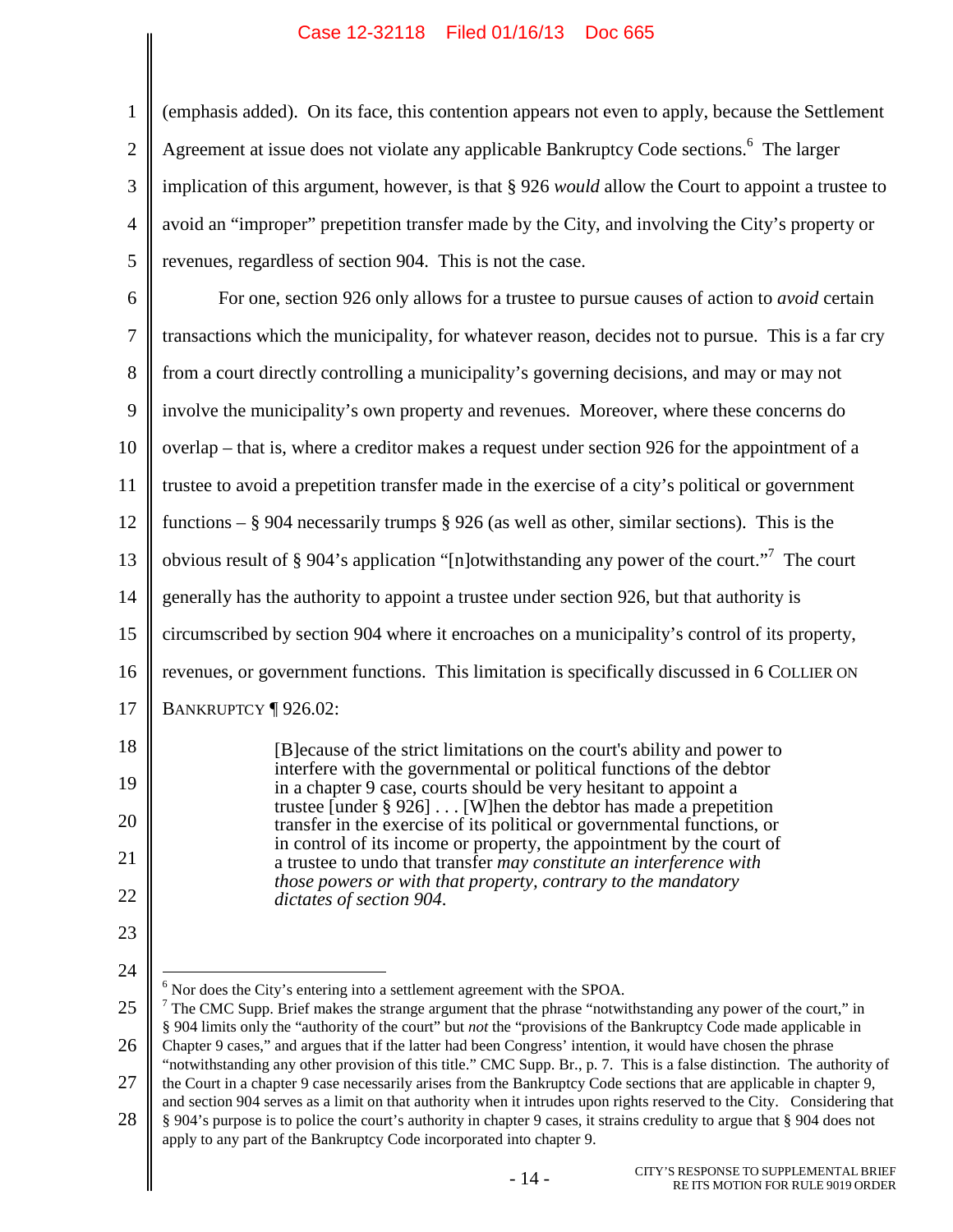<span id="page-19-0"></span>1 2 3 4 5 (emphasis added). *See also In re New York City Off-Track Betting Corp.*, 09-17121 MG, 2011 WL 309594 (Bankr. S.D.N.Y. Jan. 25, 2011) (citing Collier and denying a § 926 motion for appointment of a trustee to avoid transfers made by the debtor where the transfers at issue were made pursuant to state law such that appointing a trustee to avoid the transfers would violate the Tenth Amendment and § 904)

6 7 Thus, § 926 does not, as the Capital Markets Creditors suggest, grant the Court the power to approve or reject the City's settlements or otherwise reduce § 904's effect.

8 9

### <span id="page-19-1"></span>**F. The City's Filing Of Its Chapter 9 Petition Did Not Constitute Consent To Court Review Of Its Settlements And Compromises.**

10 11 12 13 14 15 16 17 18 19 20 The Capital Markets Creditors assert that the City has consented, within the meaning of § 904, to the Court's review of its settlements and compromises in two separate ways. First, they claim that the City has consented to such review simply by filing its chapter 9 petititon. CMC Supp. Br., p. 7 ("[b]y filing its Chapter 9 petition, the City consented to the Court's enforcement of [those sections of the Bankruptcy Code incorporated into chapter 9] and voluntarily relinquished," its ability to compromise claims without the Court's approval). Second, they assert that the City's consent is also "evidenced by its voluntary act of seeking to compromise a disputed prepetition claim." *Id.*; *see also* CMC Supp. Br., p. 8 n. 6 ("By electing to settle a prepetition disputed claim prior to the bar date and outside of a plan process, the City has consented to review of the compromise by the Court upon proper notice of all interested parties."). Both of these arguments are without merit.

21 22 23 24 25 26 27 28 In support of its first argument, the Capital Markets Creditors cite the statement in *ARECOS* that "[a] municipality's voluntary act of filing a chapter 9 case [means that] the municipality consents, within the meaning of § 904, to interference by a federal court *as to the Bankruptcy Code provisions that apply in chapter 9 cases*." CMC Supp. Br., p. 7 (emphasis added); *ARECOS*, 478 B.R. at 22. As discussed in detail in Section I, however, no requirement of court approval of settlements arises from any Bankruptcy Code section incorporated into chapter 9. Instead, § 363, which provides the substantive basis for that requirement, is purposefully omitted from chapter 9. The City thus has not consented to review of its settlements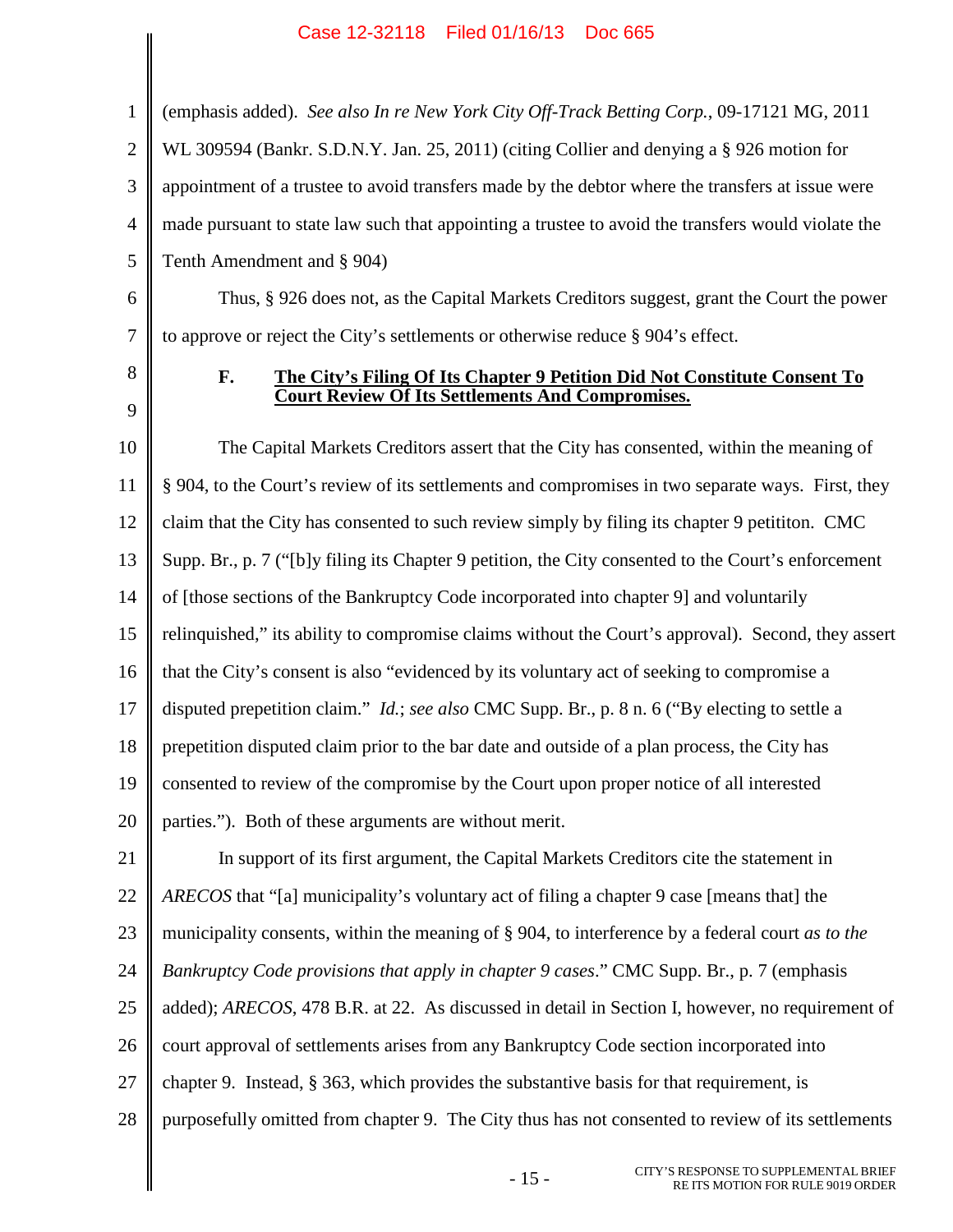and compromises as part of its consent to those Bankruptcy Code sections "that apply in chapter 9."

3 4 5 6 7 8 9 10 11 12 The City also has not consented to review of its settlement agreements simply by seeking to enter a settlement in the first place. This is a conclusory argument that simply assumes the result the Capital Markets Creditors seek. If a municipality's attempt to undertake any action was sufficient in itself to render that action subject to court approval, the critical separation of state and federal powers under chapter 9 would evaporate. If that were the case, bankruptcy courts would be able to review, and potentially reject, *any* action by the debtor municipality. This clearly cannot be the case, as chapter 9 is structured specifically to maintain sovereign powers of the state. Moreover, the City has not consented in any fashion to review of its settlement agreements – a point that could not be made more clear than by simple reference to the fact that the 9019 Motion asks the Court to recognize its lack of authority to undertake such review.

# 13 14

15

1

2

#### **IV. THE ALTERNATIVE BANKRUPTCY CODE SECTIONS RAISED BY THE COURT AT THE NOVEMBER 20, 2012 HEARING DO NOT GIVE RISE TO COURT AUTHORITY TO REVIEW THE CITY'S SETTLEMENTS AND COMPROMISES.**

16 17 18 19 At the November 20 hearing, the Court raised questions regarding a number of alternative Bankruptcy Code sections that the Court suggested might potentially impact its analysis of section 904 and the Court's power to review settlements. The City addresses each of these sectionsin turn[.](#page-20-1)<sup>8</sup>

20

## <span id="page-20-0"></span>**A. Section 502**

21 22 23 24 25 The role of § 502 (if any) in establishing a requirement that the Court approve the City's settlements was a main point of contention at the November 20 hearing. The CMC Supplemental Brief, like the Limited Objection before it, attempts to identify a separate substantive requirement for court approval of settlements by claiming that section 502 of the Bankruptcy Code provides such a requirement. This argument clearly fails on the language of section 502 alone.

26

<span id="page-20-1"></span><sup>28</sup> <sup>8</sup> The Capital Markets Creditors discuss only some of these sections in the CMC Supplemental Brief, and often only in passing. Because the Court specifically raised these issues, this brief contains a discussion of all sections mentioned by the Court, regardless of whether the CMC Supplemental Brief addresses the same.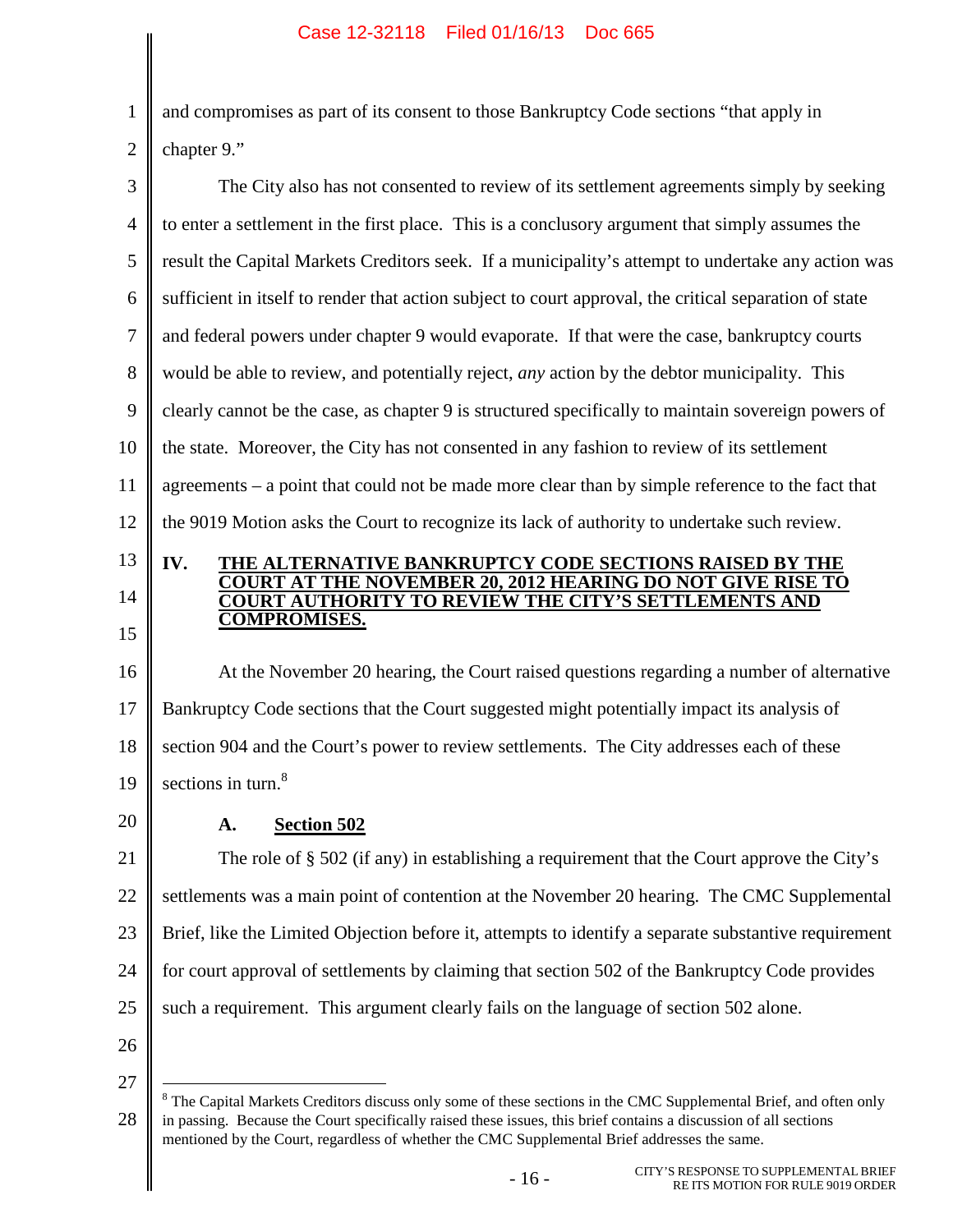1 2 3 4 5 6 7 8 9 10 11 12 13 14 15 16 17 18 19 20 21 Section 502(b) provides that where a proof of claim is filed, and an objection is made to such proof of claim, "the court, after notice and a hearing, shall determine the amount of such claim . . . as of the date of the filing of the petition, and shall allow such claim in such amount [with exceptions]." Thus, by its plain language, section 502 is limited to the determination of the allowability and amount, if any, of proofs of claim to which the debtor has objected. It makes no mention of a requirement that a bankruptcy court approve the settlement of claims against a debtor. Nor does it reference the disposition of the debtor's property (necessary to consummate the settlement), as does section 363. The CMC Supplemental Brief does not cite any authority interpreting section 502 to create a court approval requirement for settlements, and the only case noted, *In re Columbia Gas Sys.*, is inapposite. Further, none of the cases that *expressly* state that the substantive requirement for court approval of settlements is found in section 363 (*e.g. Mickey Thompson Entm't Group*, etc.) make any mention of section 502 on this issue. By contrast, section 904, in addition to the omission of § 363 from chapter 9, has been recognized as removing any limitation on the City's ability to spend money on settlements. *See* 6 COLLIER ON BANKRUPTCY ¶ 901.04[12][a] ("Although section 502 is incorporated in chapter 9, there is nothing in chapter 9 that prevents a municipality from paying prepetition debt. Section 363 is not incorporated in chapter 9. Furthermore, under section 904 of the Code, the bankruptcy court has no authority over 'any of the property or revenues of the debtor.'"). As stated by the Bankruptcy Court for the Northern District of California in *In re Richmond Unified Sch. Dist.*, "pursuant to section 904, [the debtor municipality] may borrow and spend without court authority." 133 B.R. 221, 224 (Bankr. N.D. Cal. 1991).

<span id="page-21-0"></span>22 23 24 25 26 27 Moreover, even if section 502 did create a substantive requirement for court approval of all claim settlements in chapter 9 cases, such a requirement would not be applicable here. The notice and hearing requirement of section 502, by its express terms, applies only where an "objection to a claim is made," upon a claim "proof of which is filed under section 501." 11 U.S.C. § 502(a), (b). Hallon has not filed a proof of claim, and, necessarily, neither the City nor any other party has objected to such non-existent proof of claim. As neither of these pre-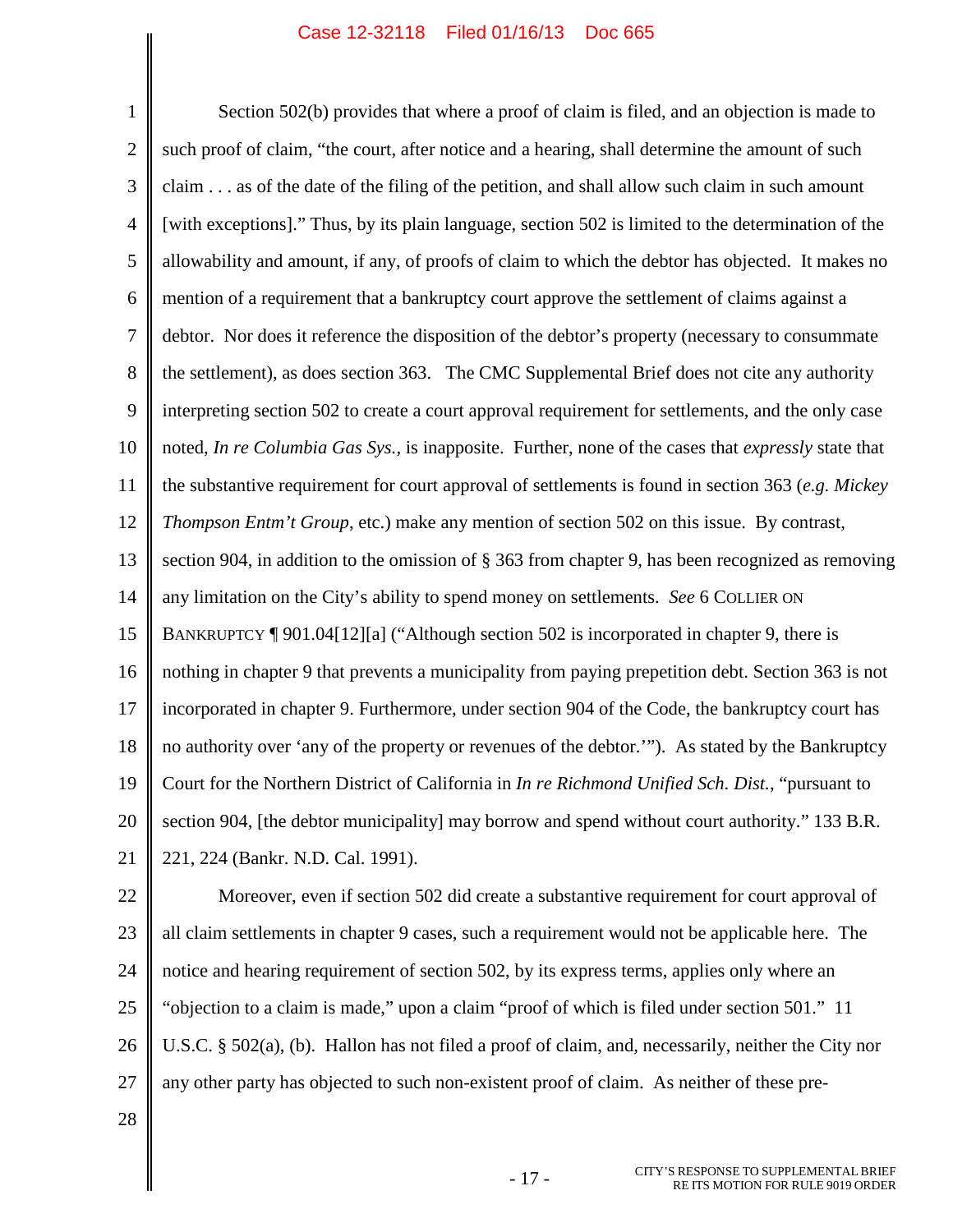1 2 requisites has occurred, section 502 is not applicable to the Hallon Settlement Agreement in any case.

3

## **B. Section 943**

4 5 6 7 8 At the November 20 hearing, the Court questioned whether section 943(b)(3) might impact the need for the City to seek the Court's approval of the Settlement Agreement. *See* Transcript of November 20, 2012 Hearing ("9019 Hearing Transc."), p. 45-47. The CMC Supplemental Brief cites § 943 in several places, but without a detailed explanation of how it might give rise to such a requirement. *See* CMC Supp. Br., pp. 2, 4, 5 n. 3, 10-12.

9 10 11 12 13 14 15 16 17 18 19 20 21 22 Section 943(b) lists several requirements that must be satisfied to confirm a plan of adjustment, including that "all amounts to be paid by the debtor or by any person for services or expenses in the case or incident to the plan have been fully disclosed and are reasonable," § 943(b)(3), and that "the plan is in the best interests of creditors and is feasible," § 943(b)(7). While these requirements impact the ultimate confirmation of any plan the City may file, neither imposes an obligation upon the City to seek the Court's approval of a settlement or compromise. First, § 943(b)(3) creates a disclosure and reasonableness requirement for amounts "to be paid" by the City. This phrasing is prospective, rather than retrospective, and thus refers to payments to be made under the plan, and not to payments previously made by way of settlement. Second, § 943(b)(7)'s requirements that the plan be in the best interest of creditors and be feasible draw no direct connection to prior settlements. While the Court may ultimately determine that a plan as a whole is not feasible or in the best interest of creditors, it may not extend that determination to the approval and rejection of specific settlements. Additionally, these questions are not currently before the Court, as they apply to the confirmation of a plan of adjustment.

23

## **C. Section 1129(a)(3)**

24 25 26 27 28 The CMC Supplemental Brief also cites to § 1129 in several places, including as a potential source of a substantive requirement for Court approval of settlements. *See, e.g.*, CMC Supp. Br., p. 5 n. 3. Section 1129(a)(3), which was raised by the Court at the November 20 hearing as another potential policing mechanism for the City's settlements (*see* 9019 Hearing Transc., pp. 53-55), provides that a plan must be "proposed in good faith and not by any means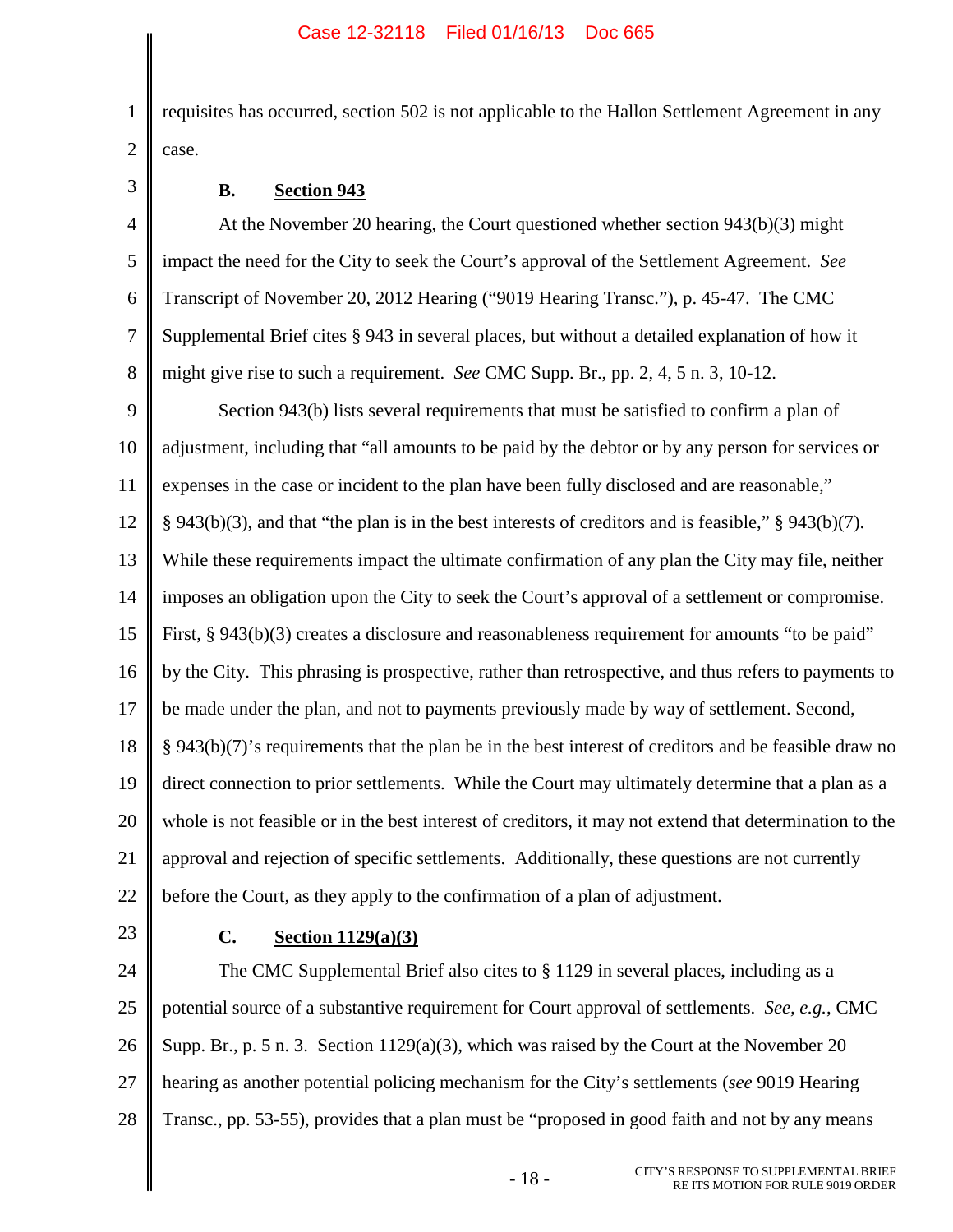<span id="page-23-1"></span><span id="page-23-0"></span> $\mathsf{l}$ 

<span id="page-23-2"></span>

| $\mathbf{1}$   | forbidden by law" in order to be confirmed. Like section $943(b)$ , section $1129(a)(3)$ does not                            |  |  |  |  |  |
|----------------|------------------------------------------------------------------------------------------------------------------------------|--|--|--|--|--|
| $\overline{2}$ | invoke any requirement that the Court approve specific settlements, and instead only requires that                           |  |  |  |  |  |
| 3              | the plan be proposed "in good faith" considering the totality of the circumstances. See, e.g., In re                         |  |  |  |  |  |
| $\overline{4}$ | Plant Insulation Co., 469 B.R. 843, 859 (Bankr. N.D. Cal. 2012) aff'd, C 12-01887 RS, 2012 WL                                |  |  |  |  |  |
| $\mathfrak{S}$ | 4833148 (N.D. Cal. Oct. 9, 2012). Thus, while it is arguably possible that the Court might                                   |  |  |  |  |  |
| 6              | consider settlements previously entered into by the City as part of its determination of the City's                          |  |  |  |  |  |
| $\tau$         | good faith in proposing its plan, such an analysis does not allow the Court to reject specific                               |  |  |  |  |  |
| 8              | settlement agreements.                                                                                                       |  |  |  |  |  |
| 9              | D.<br>Section 549                                                                                                            |  |  |  |  |  |
| 10             | Section 549(a) of the Bankruptcy Code provides that a trustee may avoid a postpetition                                       |  |  |  |  |  |
| 11             | transfer of estate property "that is not authorized under this title or by the court." 11 U.S.C.                             |  |  |  |  |  |
| 12             | $\S$ 549(a)(2)(B). At the November 20, 2012 hearing, the Court questioned whether section                                    |  |  |  |  |  |
| 13             | $549(a)(2)(B)$ might require court approval of settlements, lest they be avoided as "unauthorized"                           |  |  |  |  |  |
| 14             | under title 11 or by the Court. See 9019 Hearing Transc., p. 68-69. However, section 549 has no                              |  |  |  |  |  |
| 15             | such effect. The transfer of a debtor municipality's property as part of a settlement is authorized                          |  |  |  |  |  |
| 16             | under the Bankruptcy Code, both by the plain language of section 904, which prevents any court                               |  |  |  |  |  |
| 17             | interference with such transfers, and implicitly through the omission of section 363. As explained                           |  |  |  |  |  |
| 18             | in Collier on Bankruptcy:                                                                                                    |  |  |  |  |  |
| 19             | While section $549(a)$ applies in a chapter 9 case, the absence of                                                           |  |  |  |  |  |
| 20             | section 363 in a chapter 9 case and the presence of section 904<br>together provide the 'authorization' required to exempt a |  |  |  |  |  |
| 21             | postpetition payment of prepetition debt from avoidance pursuant to<br>section $549(a)$ .                                    |  |  |  |  |  |
| 22             | 6 COLLIER ON BANKRUPTCY [901.04[12][a]; see also [901.04[25] ("[T]he Bankruptcy Code                                         |  |  |  |  |  |
| 23             | prohibits the court from in any way interfering with the use or disposition by the municipality of                           |  |  |  |  |  |
| 24             | its property. Thus, every transfer of property by a municipality is authorized by the Bankruptcy                             |  |  |  |  |  |
| 25             | Code, including payments of prepetition debt.") (emphasis added).                                                            |  |  |  |  |  |
| 26             | Е.<br>Section $106(a)$                                                                                                       |  |  |  |  |  |
| 27             | Finally, the Court asked at the November 20, 2012 hearing whether, pursuant to 11 U.S.C.                                     |  |  |  |  |  |
| 28             | § 106(a), the City waives its sovereign immunity - and therefore its right to enter settlements                              |  |  |  |  |  |
|                | CITY'S RESPONSE TO SUPPLEMENTAL BRIEF<br>$-19-$<br>RE ITS MOTION FOR RULE 9019 ORDER                                         |  |  |  |  |  |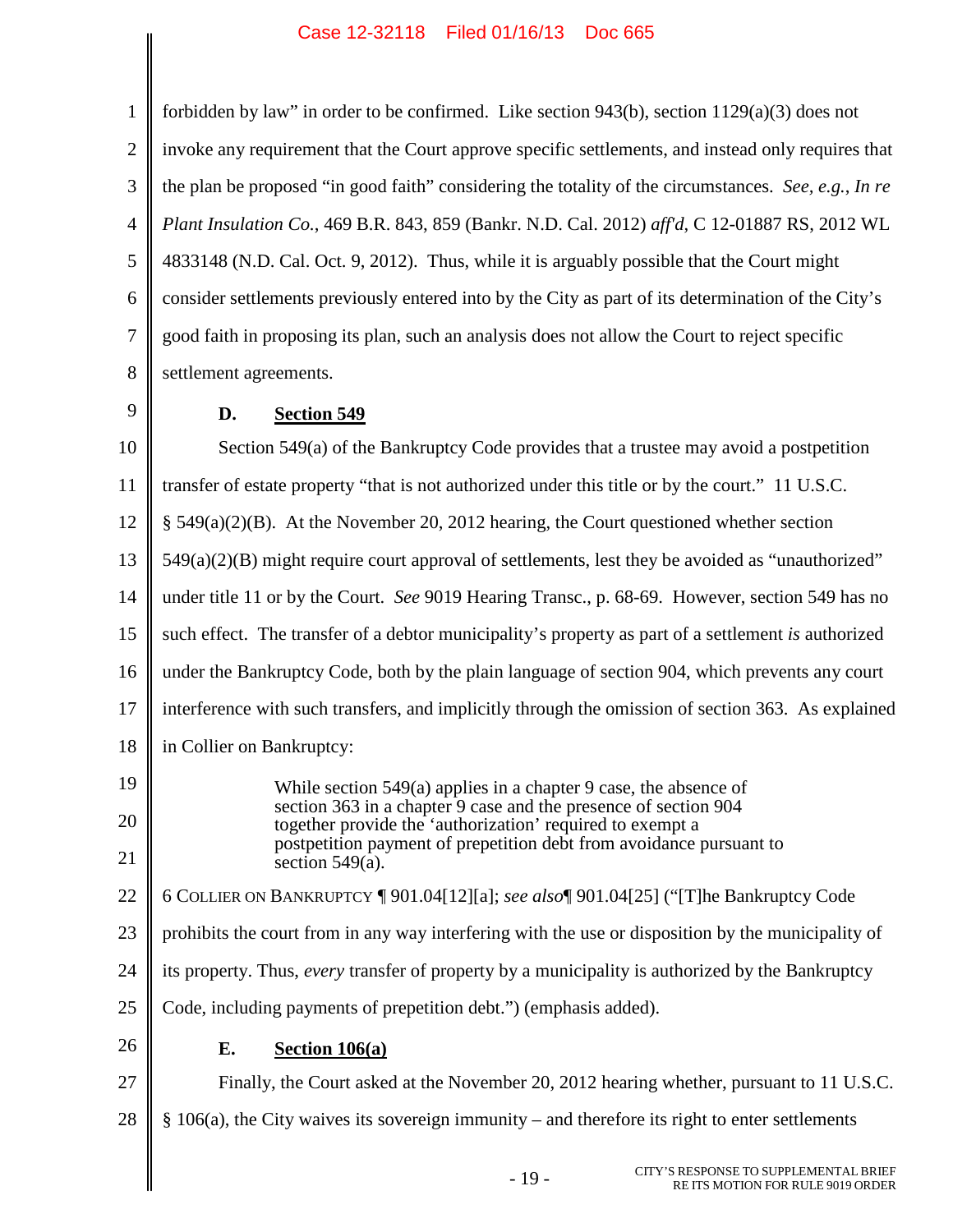<span id="page-24-2"></span><span id="page-24-1"></span><span id="page-24-0"></span>

| 1              | without the Court's approval – by filing its chapter 9 petition. See 9019 Hearing Transc., pp. 70-                                                                                                                                                                                   |  |  |  |  |  |  |
|----------------|--------------------------------------------------------------------------------------------------------------------------------------------------------------------------------------------------------------------------------------------------------------------------------------|--|--|--|--|--|--|
| $\overline{2}$ | 72. The Capital Market Creditors reference section 106(a) only once, in a citation to ARECOS.                                                                                                                                                                                        |  |  |  |  |  |  |
| 3              | CMC Supp. Br., p. 7. Section 106(a) states that a municipality's sovereign immunity is abrogated                                                                                                                                                                                     |  |  |  |  |  |  |
| $\overline{4}$ | with respect to a number of sections of the Bankruptcy Code (including, for the purposes of this                                                                                                                                                                                     |  |  |  |  |  |  |
| 5              | Supplemental Response, sections 901 and 363, but not section 904). ARECOS considered the                                                                                                                                                                                             |  |  |  |  |  |  |
| 6              | intersection of section 904 and section 106(a), and held that:                                                                                                                                                                                                                       |  |  |  |  |  |  |
| 7              | [a] municipality's voluntary act of filing a chapter 9 case triggers                                                                                                                                                                                                                 |  |  |  |  |  |  |
| 8              | two relevant consequences: First, the municipality consents, within<br>the meaning of § 904, to interference by a federal court as to the<br>Bankruptcy Code provisions that apply in chapter 9 cases. [citation]<br>omitted] Second, sovereign immunity is voluntarily abrogated to |  |  |  |  |  |  |
| 9              |                                                                                                                                                                                                                                                                                      |  |  |  |  |  |  |
| 10             | the extent provided in $§$ 106.                                                                                                                                                                                                                                                      |  |  |  |  |  |  |
| 11             | 478 B.R. at 22 (emphasis added).                                                                                                                                                                                                                                                     |  |  |  |  |  |  |
| 12             | With regard to the first consequence – which does not directly implicate $\S 106(a)$ – a                                                                                                                                                                                             |  |  |  |  |  |  |
| 13             | municipality's filing of a chapter 9 petition does not constitute consent to the court's oversight                                                                                                                                                                                   |  |  |  |  |  |  |
| 14             | and approval of its settlements, because such oversight is not provided for in those "provisions"                                                                                                                                                                                    |  |  |  |  |  |  |
| 15             | that apply in chapter 9 cases." As discussed multiple times <i>supra</i> , § 363 provides the substantive                                                                                                                                                                            |  |  |  |  |  |  |
| 16             | basis for a requirement of court approval of settlements, and is not among the provisions                                                                                                                                                                                            |  |  |  |  |  |  |
| 17             | incorporated into chapter 9 by $\S 901(a)$ .                                                                                                                                                                                                                                         |  |  |  |  |  |  |
| 18             | As to the second consequence, the City's voluntary abrogation of sovereign immunity                                                                                                                                                                                                  |  |  |  |  |  |  |
| 19             | under § 106 does not include an abrogation of its right not to have control of its property and                                                                                                                                                                                      |  |  |  |  |  |  |
| 20             | revenues (including entering into settlements) subject to court review. For one, "sovereign                                                                                                                                                                                          |  |  |  |  |  |  |
| 21             | immunity" refers only to a sovereign state's immunity from suit, absent its consent. See Hans v.                                                                                                                                                                                     |  |  |  |  |  |  |
| 22             | Louisiana, 134 U.S. 1, 12, 10 S. Ct. 504, 506, 33 L. Ed. 842 (1890); Alden v. Maine, 527 U.S.                                                                                                                                                                                        |  |  |  |  |  |  |
| 23             | 706, 713, 119 S. Ct. 2240, 2246, 144 L. Ed. 2d 636 (1999) ("the States' immunity from suit is a                                                                                                                                                                                      |  |  |  |  |  |  |
| 24             | fundamental aspect of the sovereignty," of the states). "Sovereign immunity" does not refer to                                                                                                                                                                                       |  |  |  |  |  |  |
| 25             | the protections afforded to the City's control over its property, revenues, and government                                                                                                                                                                                           |  |  |  |  |  |  |
| 26             | functions by $\S$ 904. In fact, if this were the case, $\S$ 904 would be rendered a nullity, as the City                                                                                                                                                                             |  |  |  |  |  |  |
| 27             | would be deemed to have consented to waiving the limitations of $\S$ 904 the moment it filed its                                                                                                                                                                                     |  |  |  |  |  |  |
| 28             | chapter 9 petition.                                                                                                                                                                                                                                                                  |  |  |  |  |  |  |
|                | CITY'S RESPONSE TO SUPPLEMENTAL BRIEF<br>$-20-$<br>RE ITS MOTION FOR RHI E 9019 ORDER                                                                                                                                                                                                |  |  |  |  |  |  |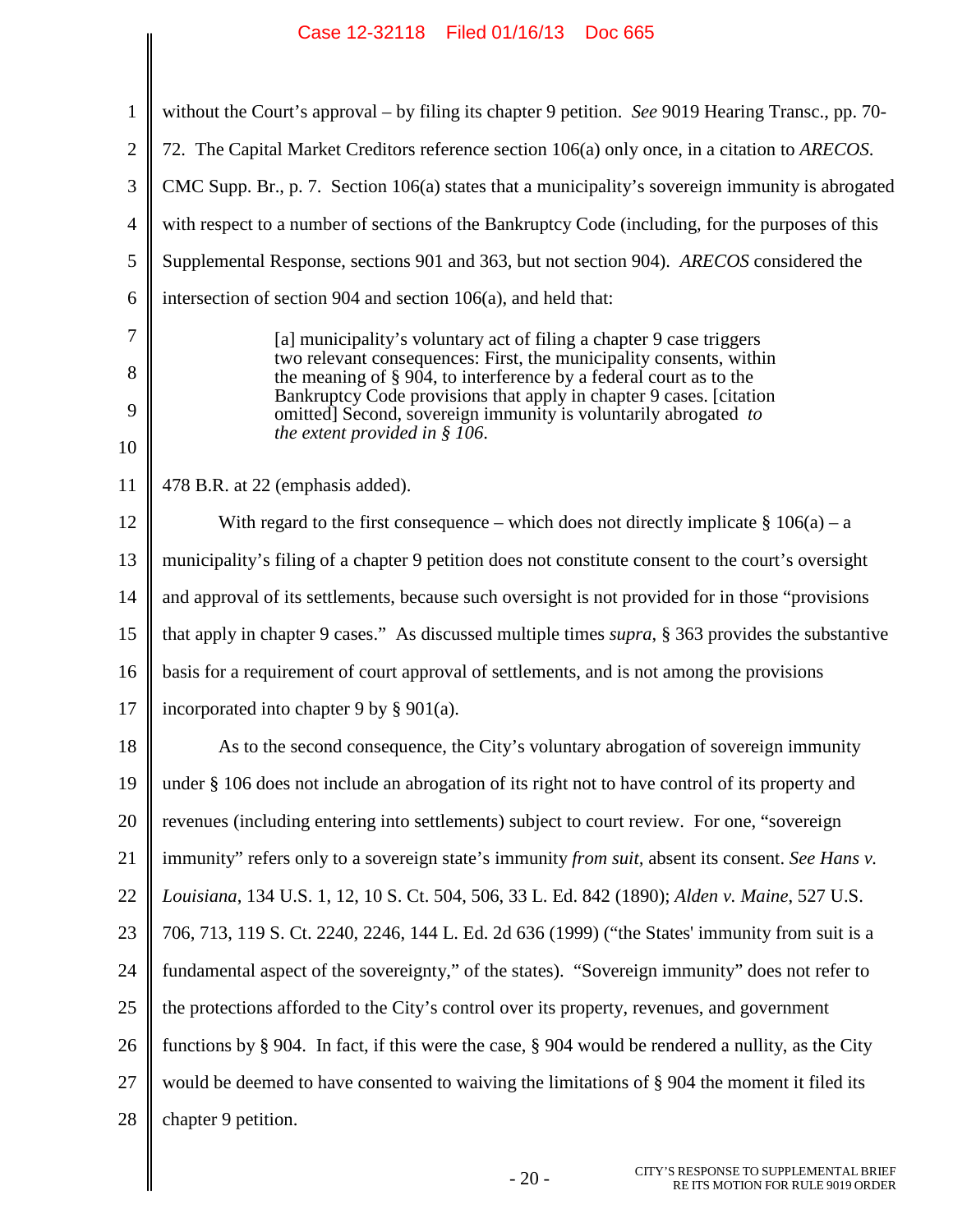<span id="page-25-0"></span>

| $\mathbf{1}$   | Further, $§$ 106(a) cannot be read to import a requirement for approval of settlements into               |  |  |  |  |  |  |
|----------------|-----------------------------------------------------------------------------------------------------------|--|--|--|--|--|--|
| $\overline{2}$ | chapter 9 where it does not already exist. Although § 363 is included among the sections listed in        |  |  |  |  |  |  |
| 3              | § 106(a) (for which sovereign immunity is abrogated, according to ARECOS), this means only                |  |  |  |  |  |  |
| $\overline{4}$ | that the City has consented be <i>sued</i> . It cannot mean that $\S 363$ – or any other section excluded |  |  |  |  |  |  |
| 5              | from § 901(a) – is applicable in chapter 9 cases through the backdoor of § 106(a). Such a reading         |  |  |  |  |  |  |
| 6              | would vitiate § 901(a) as the definitive catalog of which sections of the Bankruptcy Code apply in        |  |  |  |  |  |  |
| $\tau$         | chapter 9. Moreover, even if section $\S 106(a)$ was given such an interpretation, it would still be      |  |  |  |  |  |  |
| 8              | trumped by section 904, which prohibits interference with the City's property and revenues                |  |  |  |  |  |  |
| 9              | "[n]otwithstanding any power of the court." This must certainly include the power of the Court to         |  |  |  |  |  |  |
| 10             | abrogate the City's sovereign immunity.                                                                   |  |  |  |  |  |  |
| 11             | Therefore, $\S$ 106(a) does not create a requirement that the City submit settlements of                  |  |  |  |  |  |  |
| 12             | claims against it to the Court's approval, nor does it in any way mitigate the limitations on the         |  |  |  |  |  |  |
| 13             | Court's power imposed by § 904.                                                                           |  |  |  |  |  |  |
| 14             | The Capital Markets Creditors, meanwhile, cite this portion of ARECOS for the                             |  |  |  |  |  |  |
| 15             | proposition that "the enforcement of those applicable statutory provisions (including section 502)        |  |  |  |  |  |  |
| 16             | does not offend the Tenth Amendment or state sovereignty." CMC Supp. Br., p. 7. This                      |  |  |  |  |  |  |
| 17             | argument misses the mark. The issue of whether any particular portion of chapter 9 violates the           |  |  |  |  |  |  |
| 18             | Tenth Amendment or § 904 is not before the Court. The City contends that the requirement of               |  |  |  |  |  |  |
| 19             | court approval of settlements and compromises, grounded in § 363, does not apply in chapter 9 in          |  |  |  |  |  |  |
| 20             | the first place. Moreover, the Capital Market Creditors make no showing that those sections that          |  |  |  |  |  |  |
| 21             | do apply in chapter 9 (including section 502) give rise to a settlement approval requirement.             |  |  |  |  |  |  |
| 22             | $\frac{1}{2}$                                                                                             |  |  |  |  |  |  |
| 23             | //                                                                                                        |  |  |  |  |  |  |
| 24             | //                                                                                                        |  |  |  |  |  |  |
| 25             | //                                                                                                        |  |  |  |  |  |  |
| 26             | //                                                                                                        |  |  |  |  |  |  |
| 27             | //                                                                                                        |  |  |  |  |  |  |
| 28             | //                                                                                                        |  |  |  |  |  |  |
|                | CITY'S RESPONSE TO SUPPLEMENTAL BRIEF<br>$-21-$<br>RE ITS MOTION FOR RULE 9019 ORDER                      |  |  |  |  |  |  |